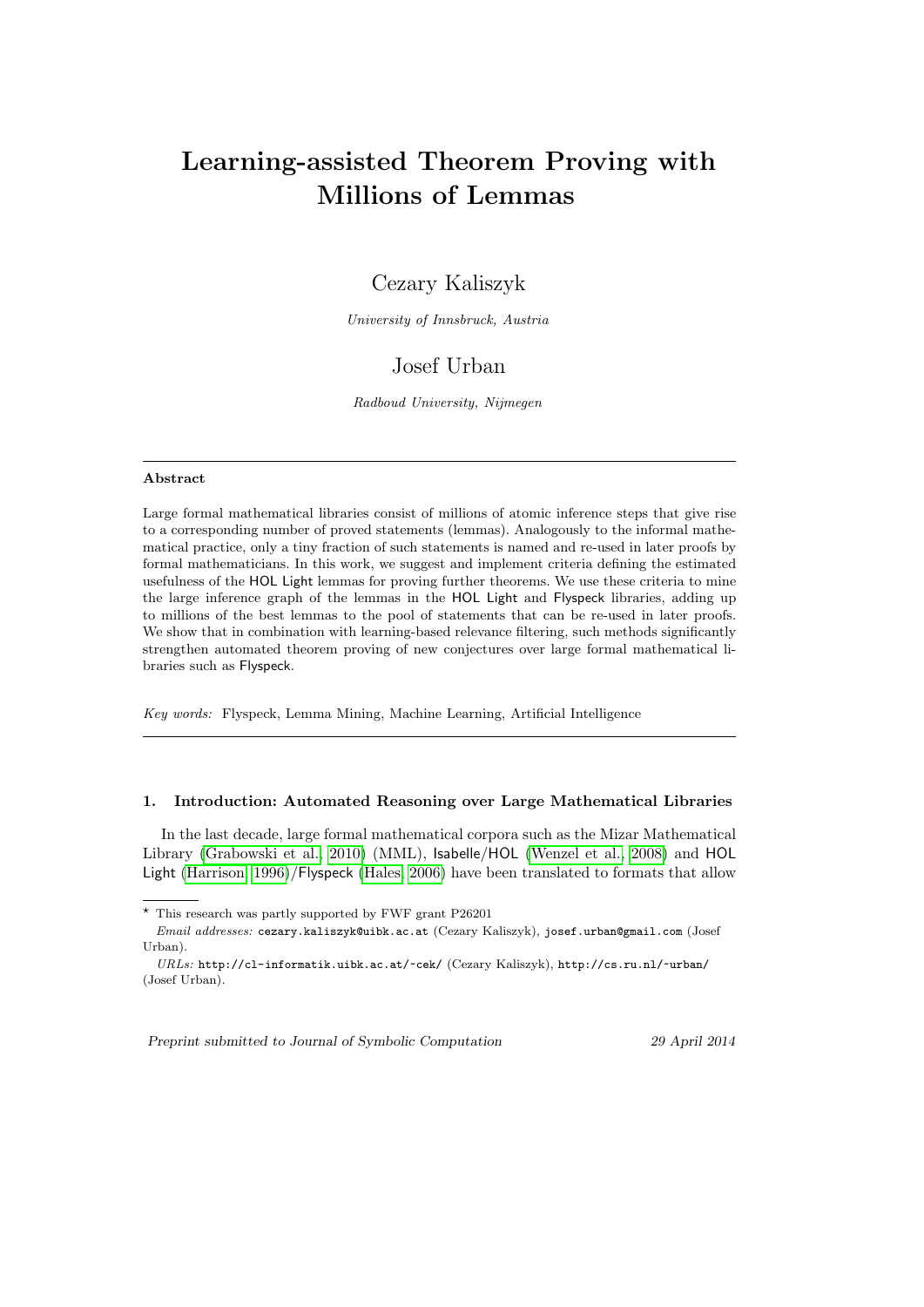easy experiments with external automated theorem provers (ATPs) and AI systems [\(Ur](#page-23-0)[ban, 2004;](#page-23-0) [Meng and Paulson, 2008;](#page-23-1) [Kaliszyk and Urban, 2014\)](#page-22-3).

The problem that has immediately emerged is to efficiently automatically reason over such large formal mathematical knowledge bases, providing as much support for authoring computer-understandable mathematics as possible. Reasoning with and over such large ITP (interactive theorem proving) libraries is however not just a new problem, but also a new opportunity, because the libraries already contain a lot of advanced knowledge in the form of concepts, theorems, proofs, and whole theory developments. Such large pre-existing knowledge allows mathematicians to state more advanced conjectures, and experiment on them with the power of existing symbolic reasoning methods. The large amount of mathematical and problem-solving knowledge contained in the libraries can be also subjected to all kinds of knowledge-extraction methods, which can later complement more exhaustive theorem-proving methods by providing domain-specific guidance. Developing the strongest possible symbolic reasoning methods that combine such knowledge extraction and re-use with correct deductive search is an exciting new area of Artificial Intelligence and Symbolic Computation.

Several symbolic AI/ATP methods for reasoning in the context of a large number of related theorems and proofs have been suggested and tried already, including: (i) methods (often external to the core ATP algorithms) that select relevant premises (facts) from the thousands of theorems available in such corpora [\(Hoder and Voronkov, 2011;](#page-22-4) Kühlwein et al.,  $2012$ ), (ii) methods for internal guidance of ATP systems when reasoning in the large-theory setting [\(Urban et al., 2011\)](#page-24-1), (iii) methods that automatically evolve more and more efficient ATP strategies for the clusters of related problems from such corpora [\(Urban, 2013\)](#page-23-3), and (iv) methods that learn which of such specialized strategies to use for a new problem (Kühlwein et al., 2013).

In this work, we start to complement the first set of methods – ATP-external premise selection – with *lemma mining* from the large corpora. The main idea of this approach is to enrich the pool of human-defined main (top-level) theorems in the large libraries with the most useful/interesting lemmas extracted from the proofs in these libraries. Such lemmas are then eligible together with (or instead of) the main library theorems as the premises that are given to the ATPs to attack new conjectures formulated over the large libraries.

This high-level idea is straightforward, but there are a number of possible approaches involving a number of issues to be solved, starting with a reasonable definition of a useful/interesting lemma, and with making such definitions efficient over corpora that contain millions to billions of candidate lemmas. These issues are discussed in Sections 4 and 5, after motivating and explaining the overall approach for using lemmas in large theories in Section 2 and giving an overview of the recent related work in Section 3.

As in any AI discipline dealing with large amount of data, research in the large-theory field is driven by rigorous experimental evaluations of the proposed methods over the existing corpora. For the first experiments with lemma mining we use the HOL Light system, together with its core library and the Flyspeck library. The various evaluation scenarios are defined and discussed in Section 6, and the implemented methods are evaluated in Section 7. Section 8 discusses the various future directions and concludes.<sup>[1](#page-1-0)</sup>

<span id="page-1-0"></span><sup>1</sup> This paper is an extended version of [\(Kaliszyk and Urban, 2013c\)](#page-22-5).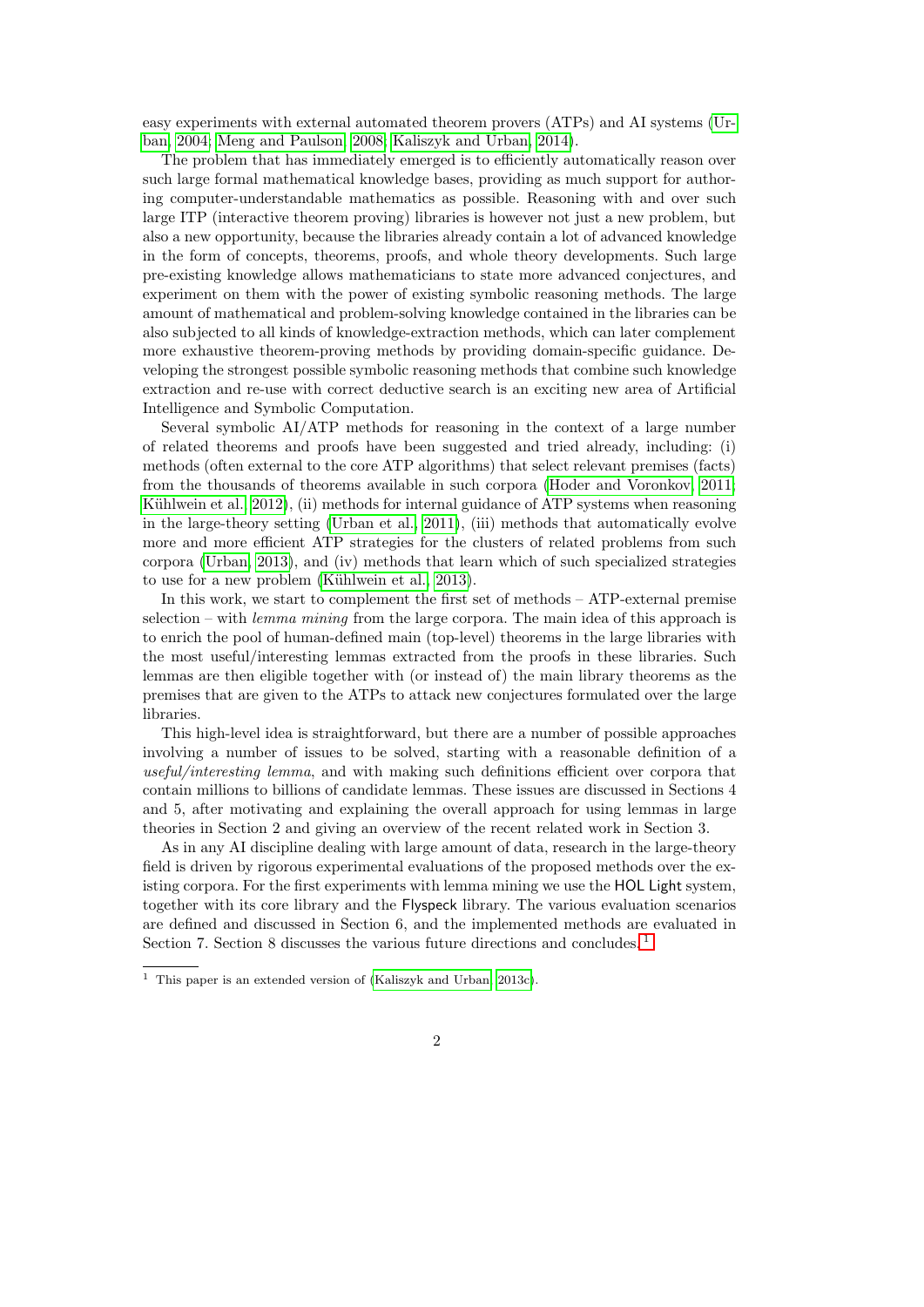#### 2. Using Lemmas for Theorem Proving in Large Theories

The main task in the Automated Reasoning in Large Theories (ARLT) domain is to prove new conjectures with the knowledge of a large body of previously proved theorems and their proofs. This setting reasonably corresponds to how large ITP libraries are constructed, and hopefully also emulates how human mathematicians work more faithfully than the classical scenario of a single hard problem consisting of isolated axioms and a conjecture (Urban and Vyskočil, 2013). The pool of previously proved theorems ranges from thousands in large-theory ATP benchmarks such as MPTP2078 [\(Alama et al.,](#page-22-6) [2014\)](#page-22-6), to tens of thousands when working with the whole ITP libraries. [2](#page-2-0)

The strongest existing ARLT systems combine variously parametrized premise-selection techniques (often based on machine learning from previous proofs) with ATP systems and their strategies that are called with varied numbers of the most promising premises. These techniques can go quite far already: when using 14-fold parallelization and 30s wall-clock time, the HOLyHammer system [\(Kaliszyk and Urban, 2014,](#page-22-3) [2013a\)](#page-22-7) can today prove 47% of the 14185<sup>[3](#page-2-1)</sup> Flyspeck theorems [\(Kaliszyk and Urban, 2013e\)](#page-22-8). This is mea-sured in a scenario<sup>[4](#page-2-2)</sup> in which the Flyspeck theorems are ordered *chronologically* using the loading sequence of the Flyspeck library, and presented in this order to HOLYHammer as conjectures. After each theorem is attempted, its human-designed HOL Light proof is fed to the HOLyHammer's learning components, together with the (often numerous) ATP proofs found by HOLyHammer itself. This means that for each Flyspeck theorem, all human-written HOL Light proofs of all previous theorems are assumed to be known, together with all their ATP proofs found already by HOLyHammer, but nothing is known about the current conjecture and the following parts of the library (they do not exist yet).

So far, systems like HOL<sup>y</sup>Hammer (similar systems include Sledgehammer/MaSh (Kühlwein [et al., 2013\)](#page-23-6), MizAR [\(Urban et al., 2013;](#page-23-7) [Kaliszyk and Urban, 2013d\)](#page-22-9) and MaLARea [\(Ur](#page-23-8)[ban et al., 2008\)](#page-23-8)) have only used the set of named library theorems for proving new conjectures and thus also for the premise-selection learning. This is usually a reasonable set of theorems to start with, because the human mathematicians have years of experience with structuring the formal libraries. On the other hand, there is no guarantee that this set is in any sense optimal, both for the human mathematicians and for the ATPs. The following three observations indicate that the set of human-named theorems may be suboptimal:

- Proofs of different length: The human-named theorems may differ considerably in the length of their proofs. The human naming is based on a number of (possibly traditional/esthetical) criteria that may sometimes have little to do with a good structuring of the library.
- Duplicate and weak theorems: The large collaboratively-build libraries are hard to manually guard against duplications and naming of weak versions of various statements. The experiments with the MoMM system over the Mizar library [\(Urban, 2006\)](#page-23-9) and

<span id="page-2-0"></span><sup>&</sup>lt;sup>2</sup> 23323 theorems are in the HOL Light/Flyspeck library (SVN revision 3437), about 20000 are in the Isabelle/HOL library, and about 50000 theorems are in the Mizar library.

<span id="page-2-1"></span><sup>3</sup> These experiments were done on a earlier version of Flyspeck (SVN revision 2887) than is used here (SVN revision 3437), where the number of theorems is 23323.

<span id="page-2-2"></span><sup>4</sup> A similar scenario has been introduced in 2013 also for the LTB (Large-Theory Batch) division of the CASC competition.

<sup>3</sup>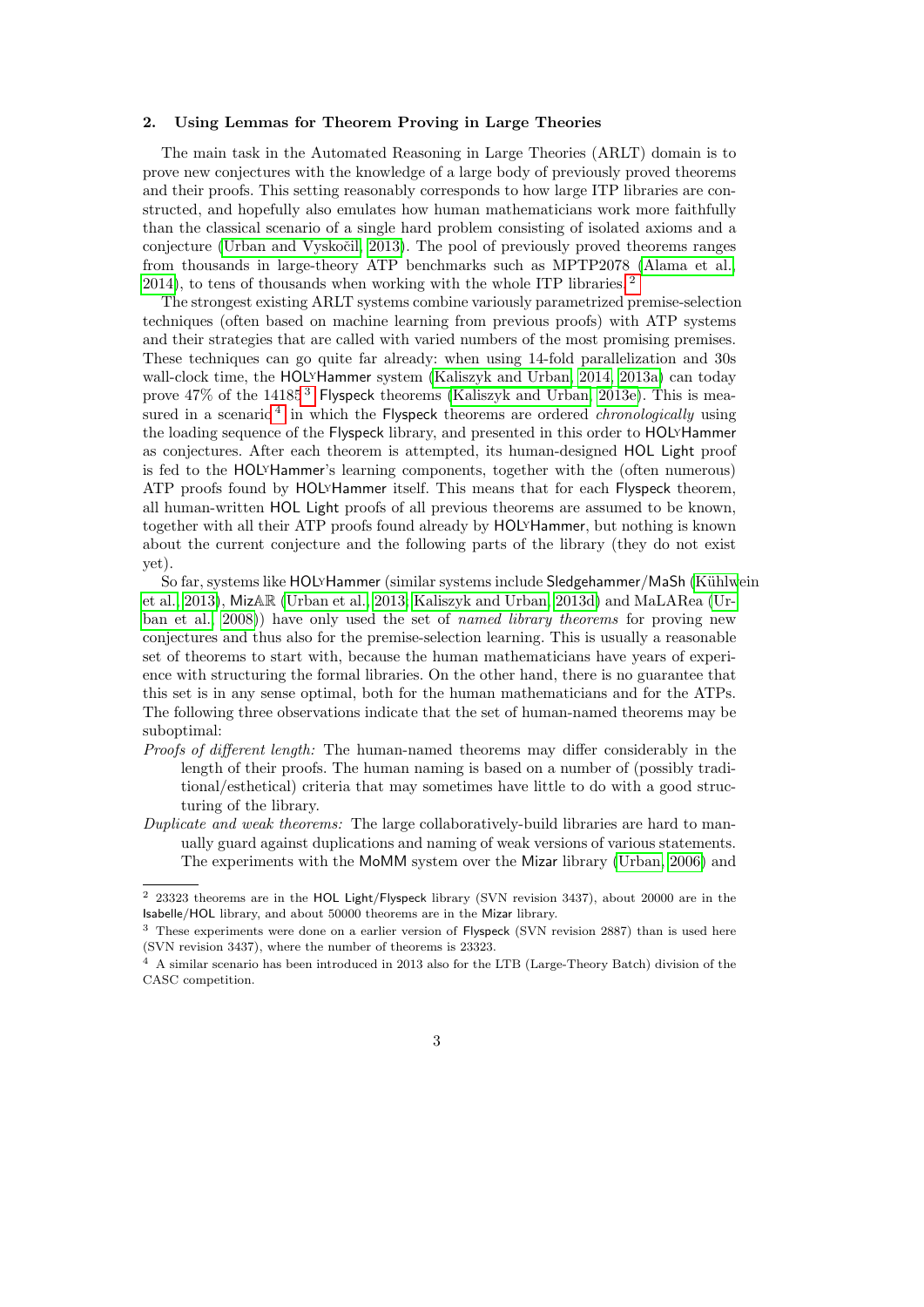with the recording of the Flyspeck library [\(Kaliszyk and Krauss, 2013\)](#page-22-10) have shown that there are a number of subsumed and duplicated theorems, and that some unnamed strong lemmas are proved over and over again.

Short alternative proofs: The experiments with AI-assisted ATP over the Mizar and Flyspeck libraries [\(Alama et al., 2012;](#page-22-11) [Kaliszyk and Urban, 2014\)](#page-22-3) have shown that the combined AI/ATP systems may sometimes find alternative proofs that are much shorter and very different from the human proofs, again turning some "hard" named theorems into easy corollaries.

Suboptimal naming may obviously influence the performance of the current largetheory systems. If many important lemmas are omitted by the human naming, the ATPs will have to find them over and over when proving the conjectures that depend on such lemmas. On the other hand, if many similar variants of one theorem are named, the current premise-selection methods might focus too much on those variants, and fail to select the complementary theorems that are also necessary for proving a particular conjecture. [5](#page-3-0)

To various extent, this problem might be remedied by the alternative learning/guidance methods (ii) and (iii) mentioned in Section 1: Learning of internal ATP guidance using for example Veroff's hint technique [\(Veroff, 1996\)](#page-24-2), and learning of suitable ATP strategies using systems like BliStr [\(Urban, 2013\)](#page-23-3). But these methods are so far much more experimental in the large-theory setting than premise selection. <sup>[6](#page-3-1)</sup> That is why we propose and explore here the following lemma-mining approach:

- (1) Considering (efficiently) the detailed graph of all atomic inferences contained in the ITP libraries. Such a graph has millions of nodes for the core HOL Light corpus, and hundreds of millions of nodes for the whole Flyspeck.
- (2) Defining over such large proof graphs efficient criteria that select a smaller set of the strongest and most orthogonal lemmas from the corpora.
- (3) Using such lemmas together with (or instead of) the human-named theorems for proving new conjectures over the corpora.

#### 3. Overview of Related Work and Ideas

A number of ways how to measure the quality of lemmas and how to use them for further reasoning have been proposed already, particularly in the context of ATP systems and proofs. Below we summarize recent approaches and tools that initially seemed most relevant to our work.

Lemmas are an essential part of various ATP algorithms. State-of-the-art ATPs such as Vampire (Kovács and Voronkov, 2013), E [\(Schulz, 2002\)](#page-23-11) and Prover9 [\(McCune, 2005–](#page-23-12) [2010\)](#page-23-12) implement various variants of the ANL loop [\(Wos et al., 1984\)](#page-24-3), resulting in hundreds to billions of lemmas inferred during the prover runs. This gave rise to a number of efficient ATP indexing techniques, redundancy control techniques such as subsumption, and also fast ATP heuristics (based on weight, age, conjecture-similarity, etc.) for choosing the best lemmas for the next inferences. Several ATP methods and tools work

<span id="page-3-0"></span><sup>5</sup> This behavior obviously depends on the premise-selection algorithm. It is likely to occur when the premise selection is mainly based on symbolic similarity of the premises to the conjecture. It is less likely to occur when complementary semantic selection criteria are additionally used as, e.g., in SRASS [\(Sut](#page-23-13)[cliffe and Puzis, 2007\)](#page-23-13) and MaLARea [\(Urban et al., 2008\)](#page-23-8).

<span id="page-3-1"></span><sup>6</sup> In particular, several initial experiments done so far with Veroff's hints over the MPTPChallenge and MPTP2078 benchmarks were so far unsuccessful.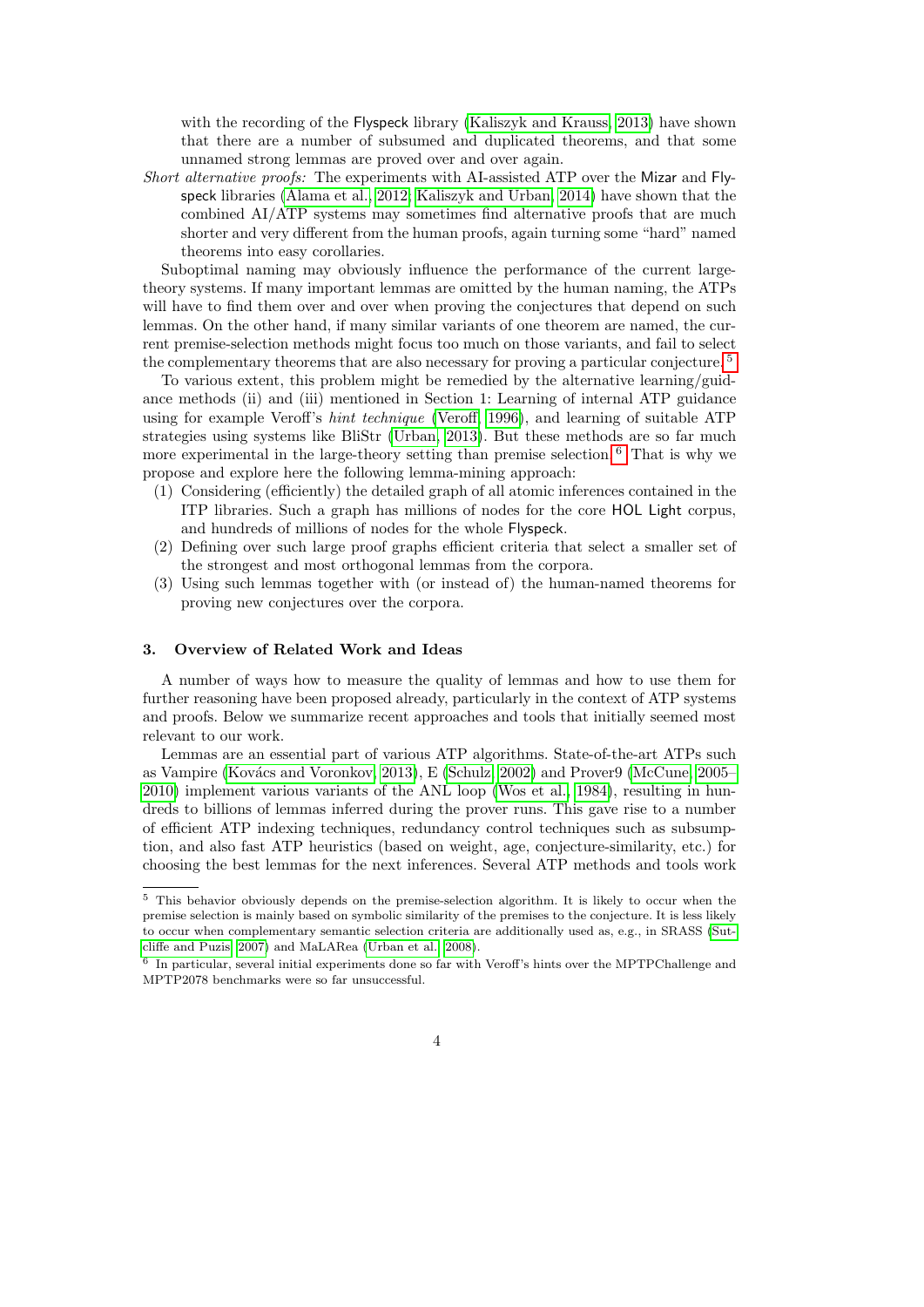with such ATP lemmas. Veroff's *hint technique* [\(Veroff, 1996\)](#page-24-2) extracts the best lemmas from the proofs produced by successful Prover9 runs and uses them for directing the proof search in Prover9 on related problems. A similar lemma-extracting, generalizing and proof-guiding technique (called E Knowledge Base –  $EKB$ ) was implemented by Schulz in E prover as a part of his PhD thesis [\(Schulz, 2000\)](#page-23-14).

Schulz also implemented the epcllemma tool that estimates the best lemmas in an arbitrary DAG (directed acyclic graph) of inferences. Unlike the hint-extracting/guiding methods, this tool works not just on the handful of lemmas involved in the final refutational proof, but on the typically very large number of lemmas produced during the (possibly unfinished) ATP runs. The epcllemma's criteria for selecting the next best lemma from the inference DAG are: (i) the size of the lemma's inference subgraph based at the nodes that are either axioms or already chosen (better) lemmas, and (ii) the weight of the lemma. This lemma-selection process may be run recursively, until a stopping criterion (minimal lemma quality, required number of lemmas, etc.) is reached. Our algorithm for selecting HOL Light lemmas (Section 5) is quite similar to this.

AGIntRater [\(Puzis et al., 2006\)](#page-23-15) is a tool that computes various characteristics of the lemmas that are part of the final refutational ATP proof and aggregates them into an overall interestingness rating. These characteristics include: obviousness, complexity, intensity, surprisingness, adaptivity, focus, weight, and usefulness, see [\(Puzis et al., 2006\)](#page-23-15) for details. AGIntRater so far was not directly usable on our data for various reasons (particularly the size of our graph), but we might re-use and try to efficiently implement some of its ideas later.

Pudlák [\(2006\)](#page-23-16) has conducted experiments over several datasets with automated re-use of lemmas from many existing ATP proofs in order to find smaller proofs and also to attack unsolved problems. This is similar to the hints technique, however more automated and closer to our large-theory setting (hints have so far been successfully applied mainly in small algebraic domains). To interreduce the large number of such lemmas with respect to subsumption he used the CSSCPA [\(Sutcliffe, 2001\)](#page-23-17) subsumption tool based on the E prover by Schulz and Sutcliffe. MoMM [\(Urban, 2006\)](#page-23-9) adds a number of large-theory features to CSSCPA. It was used for (i) fast interreduction of million of lemmas extracted (generalized) from the proofs in the Mizar library, and (ii) as an early ATP-for-ITP hammer-style tool for completing proofs in Mizar with the help of the whole Mizar library. All library lemmas can be loaded, indexed and considered for each query, however the price for this breadth of coverage is that the inference process is limited to subsumption extended with Mizar-style dependent types.

AGIntRater and epcllemma use a lemma's position in the inference graph as one of the lemma's characteristics that contribute to its importance. There are also purely graphbased algorithms that try to estimate a relative importance of nodes in a graph. In particular, research of large graphs became popular with the appearance of the World Wide Web and social networks. Algorithms such as  $PaqeRank$  [\(Page et al., 1998\)](#page-23-18) (eigenvector centrality) have today fast approximative implementations that easily scale to billions of nodes.

## 4. The Proof Data

We consider two corpora: the core HOL Light corpus (SVN version 179) and the Flyspeck corpus (SVN version 3437). The core HOL Light corpus contains of 2,239 named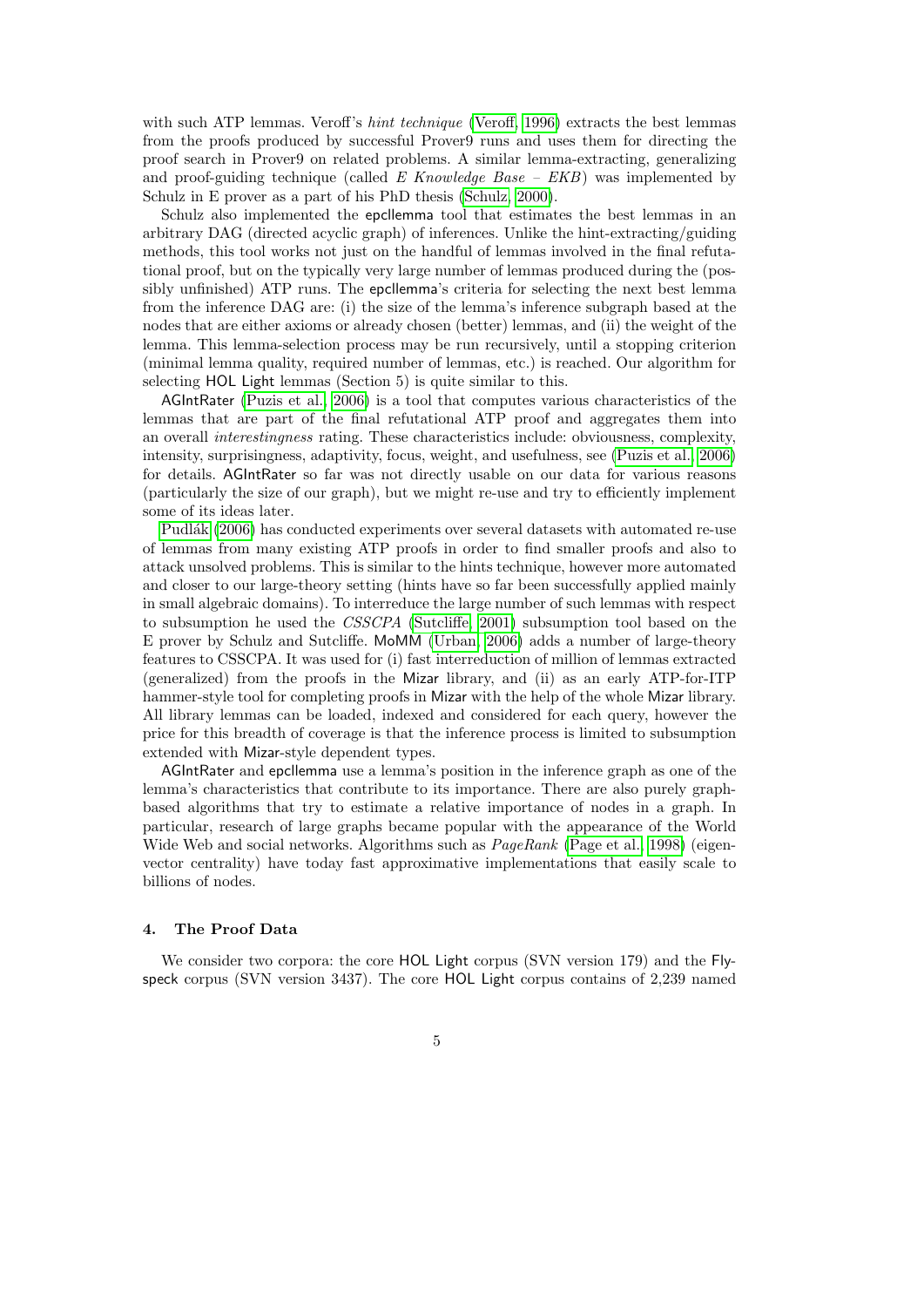theorems, while the Flyspeck corpus consists of 23,323 named theorems. The first prerequisite for implementing and running interesting lemma-finding algorithm is the extraction of the full dependency graph containing all intermediate steps (lemmas), and identification of the named top-level theorems among them.

There are three issues with the named theorems that we initially need to address. First, many theorems in HOL Light are conjunctions. It is often the case that lemmas that deal with the same constant or theory are put in the same theorem, so that they can be passed to tactics and decision procedures as a single argument rather than a list. Second, a single theorem may be given multiple names. This is especially common in case of larger formalizations like Flyspeck. Third, even if theorems are not syntactically equal they may be alpha equal. HOL Light does not natively use de Bruijn indices for representing variables, i.e., two alpha-convertible versions of the same theorems will be kept in the proof trace if they differ in variable names. Therefore the first operation we perform is to find a unique name for each separate top-level conjunct. The data sizes and processing times of this first phase can be found in Table 1.

|                          | HOL Light $(179)$ | Flyspeck $(3437)$ |
|--------------------------|-------------------|-------------------|
| Named theorems           | 2,239             | 23,323            |
| Distinct named conjuncts | 2,542             | 24,745            |
| Constant definitions     | 234               | 2,106             |
| Type definitions         | 18                | 29                |
| Processing time          | 2m09s             | 327m56s           |
| Processing memory        | 214MB             | 1,645MB           |

Table 1. The top-level available data and processing statistics of the analyzed corpora.

We next look at all the available intermediate lemmas, each of them corresponding to one of the LCF-style kernel inferences done by HOL Light. The number of these lemmas when processing Flyspeck is around 1.7 billion. Here, already performing the above mentioned reduction is hard since the whole graph with the 1.7 billion HOL Light formulas can be considered big data: it fits neither in memory nor on a single hard disk. Therefore we perform the first graph reductions already when recording the proof trace.

To obtain the full inference graph for Flyspeck we run the proof-recording version of HOL Light [\(Kaliszyk and Krauss, 2013\)](#page-22-10) patched to additionally remember all the intermediate lemmas. Obtaining such trace for Flyspeck takes 29 hours of CPU time and 56 GB of RAM on an AMD Opteron 6174 2.2 GHz Because of the memory consumption we initially consider two versions: a) de-duplicating all the intermediate lemmas within a named theorem; we call the graph obtained in this way TRACE0, and b) de-duplicating all the lemmas; which we call TRACE1. The sizes of the traces are presented in Table 2. This time and memory consumption are much lower when working only with the core HOL Light, where a further graph optimization in this step could already be possible.

There are 1,953,406,411 inference edges between the unique Flyspeck lemmas. During the proof recording we additionally export the information about the symbol weight (size) of each lemma, and for the small HOL Light traces also the lemma's normalized form that serially numbers bound and free variables and tags them with their types. This information is later used for external postprocessing, together with the information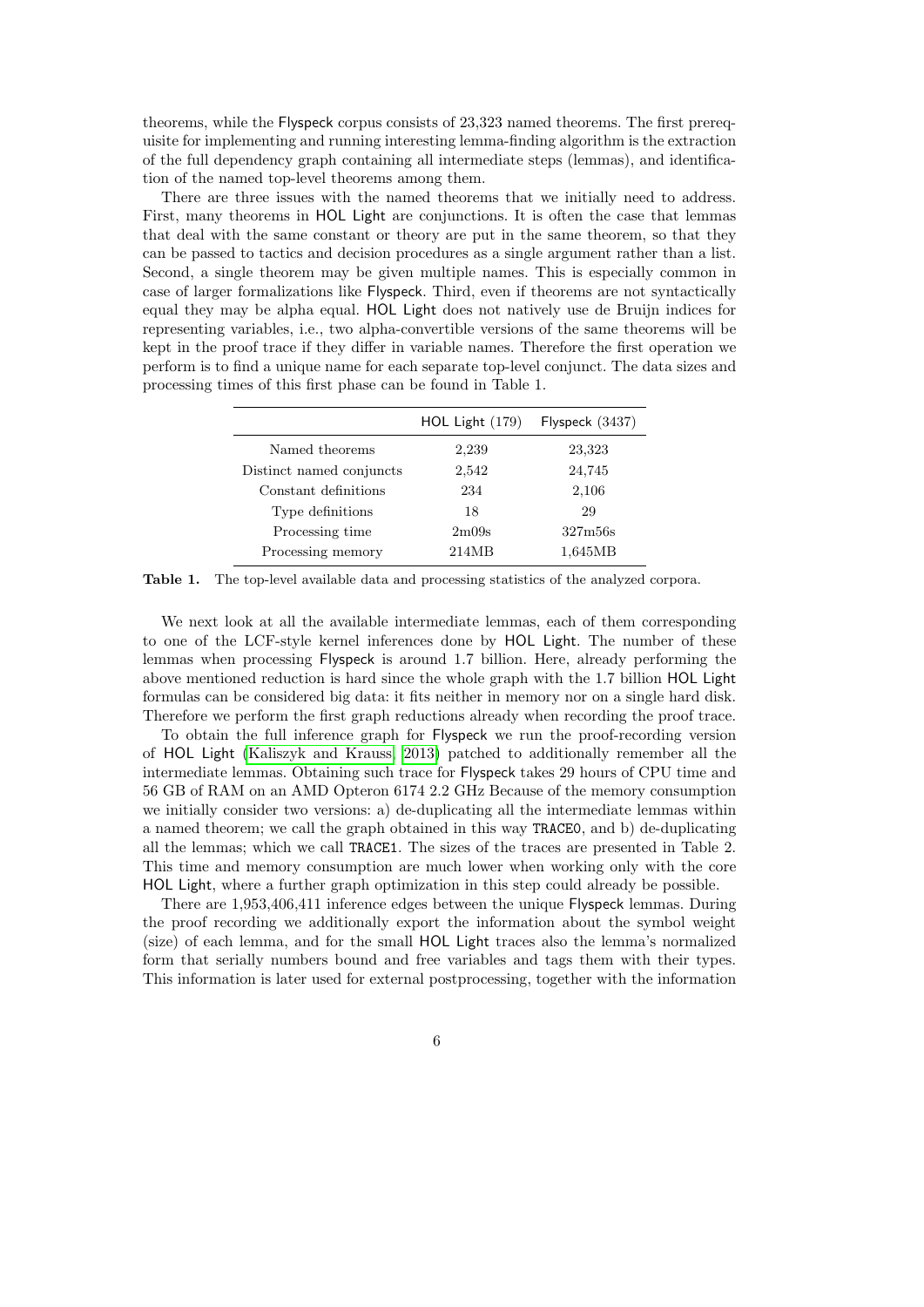|                     |           | HOL Light graph |               | Flyspeck graph |
|---------------------|-----------|-----------------|---------------|----------------|
|                     | nodes     | edges           | nodes         | edges          |
| kernel inferences   | 8,919,976 | 10,331,922      | 1,728,861,441 | 1,953,406,411  |
| TRACEO              | 2,435,875 | 3,476,767       | 206,699,009   | 302,799,816    |
| TRACE1              | 2,076,682 | 3,002,990       | 159, 102, 636 | 233,488,673    |
| tactical inferences | 148,514   | 594,056         | 11,824,052    | 42,296,208     |
| tactical trace      | 22,284    | 89,981          | 1,067,107     | 4,268,428      |

Table 2. The sizes of the inference graphs.

about which theorems where originally named. The initial segment of the Flyspeck proof trace is presented in Fig. 1, all the traces are available online. [7](#page-6-0)

```
F13 #1, Definition (size 13): T \iff (\lambda A0, A0) = (\lambda A0, A0)R9 #2, Reflexivity (size 9): (\lambdaA0. A0) = (\lambdaA0. A0)
R5 #3, Reflexivity (size 5): T \iff TR5 #4, Reflexivity (size 5): (\iff) = (\iff)C17 4 1 #5, Application(4,1): (\iff) T = (\iff) ((\lambdaA0. A0) = (\lambdaA0. A0))
C21 5 3 #6, Application(5,3): (T \iff T) \iff (\lambda A0. A0) = (\lambda A0. A0) \iff TE13 6 3 #7, EQ_MP(6,3) (size 13): (\lambda A0. A0) = (\lambda A0. A0) \iff T
```
Fig. 1. Initial segment of the HOL Light theorem trace commented with the numbers of the steps and the theorems derived by the steps.

## 4.1. Initial Post-processing and Optimization of the Inference Traces

During the proof recording, only exact duplicates are easy to detect. As already explained in the previous Section, HOL Light does not natively use de Bruijn indices for representing variables, so the trace may still contain alpha-convertible versions of the same theorems. Checking for alpha convertibility during the proof recording would be possible, however is not obvious since in the HOL Light's LCF-style approach alpha conversion itself results in multiple kernel inferences. In order to avoid performing term-level renamings we keep the original proof trace untouched, and implement its further optimizations as external postprocessing of the trace.

In particular, to merge alpha convertible lemmas in a proof trace  $T$ , we just use the above mentioned normalized-variable representation of the lemmas as an input to an external program that produces a new version of the proof trace  $T'$ . This program goes through the trace T and replaces references to each lemma by a reference to the earliest lemma in  $T$  with the same normalized-variable representation. The proofs of the later named alpha variants of the lemmas in  $T$  are however still kept in the new trace  $T'$ , because such proofs are important when computing the usage and dependency statistics over the normalized lemmas. We have done this postprocessing only for the core HOL Light lemmas, because printing out of the variable-normalized version of the 150,142,900 partially de-duplicated Flyspeck lemmas is currently not feasible on our hardware. From

<span id="page-6-0"></span><sup>7</sup> [http://cl-informatik.uibk.ac.at/~cek/lemma\\_mining/](http://cl-informatik.uibk.ac.at/~cek/lemma_mining/)

<sup>7</sup>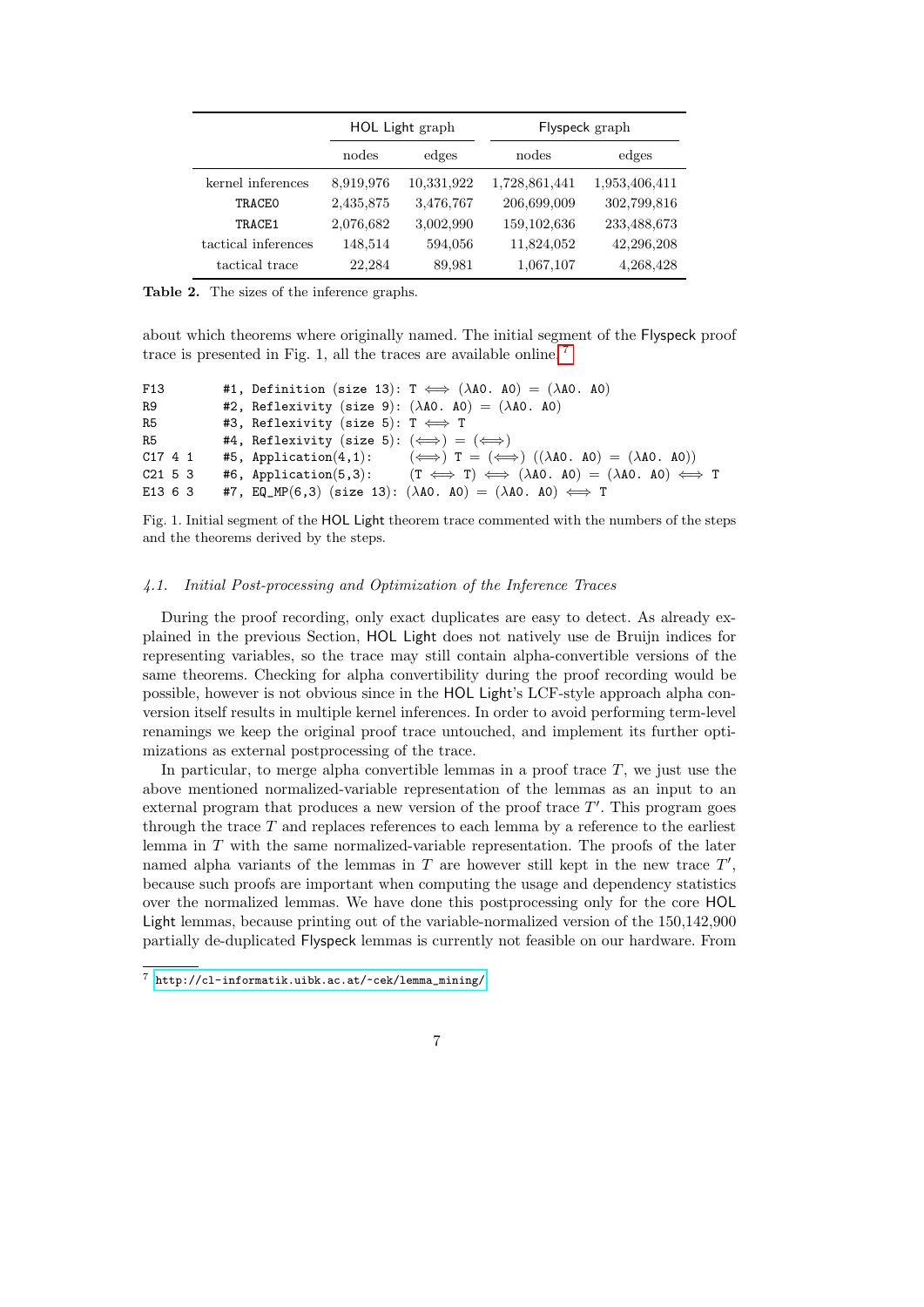the 2,076,682 partially de-duplicated core HOL Light lemmas 1,076,995 are left after this stronger normalization. We call such further post-processed graph TRACE2.

It is clear that such post-processing operations can be implemented in various ways. In this case, some original information about the proof graph is lost, while some information (proofs of duplicate lemmas) is still kept, even though it could be also pruned from the graph, producing a differently normalized version.

### 4.2. Obtaining Shorter Traces from the Tactic Calls

Considering the HOL kernel proof steps as the atomic steps in construction of intermediate lemmas has (at least) three drawbacks. First, the pure size of the proof traces makes it hard to scale the lemma-mining procedures to big developments like Flyspeck. Second, the multitude of steps that arise when applying simple HOL Light decision procedures overshadows the interesting parts of the proofs. It is not uncommon for a simple operation, like a normalization of a polynomial, to produce tens of thousands of core kernel inferences. Third, some operations (most notably the HOL Light simplifier) produce kernel inferences in the process of proof search. Such inferences are not only uninteresting (as in the previous case), but often useless for the final proof.

In order to overcome the above three issues encountered in the first experiments, we followed by gathering data at the level of the HOL Light tactic steps [\(Harrison, 1996\)](#page-22-1). The execution of each HOL Light tactic produces a new goal state together with a justification function that produces an intermediate lemma. In this approach, instead of considering all kernel steps, we will consider only the lemmas produced by the justification functions of tactics. The HOL Light tactics work on different levels. The tactics executed by the user and visible in the proof script form the outermost layer. However most of the tactics are implemented as OCaml functions that inspect the goal and execute other (smaller) tactics. If we unfold such internal executions of tactics recursively, the steps performed are of a similar level of detail as in typical natural deduction proofs.

This could give us a trace that is slightly smaller than the typical trace of the kernel inferences; however the size is still of the same order of magnitude. In order to efficiently process large formal developments we decided to look at an intermediate level: only at the tactics that are composed using tactic combinators [\(Harrison, 1996\)](#page-22-1).

In order to patch the tactic combinators present in HOL Light and Flyspeck it is enough to patch the three building blocks of tactic combinators: THEN, THENL, and by. Loading Flyspeck with these functions patched takes about 25% more time than the original and requires 6GB of memory to remember all the 20 million new intermediate theorems. This is significantly less than the patched kernel version and the produced graph can be reasonably optimized.

The optimizations performed on the level of named theorems can be done here again: recursively splitting conjunctions and normalizing the quantifiers, as well as the premises we get 2,014,505 distinct conjuncts. After alpha-normalization this leaves a trace with 1,067,107 potential intermediate lemmas. In order to find dependencies between the potential intermediate lemmas we follow the approach by [Kaliszyk and Krauss](#page-22-10) [\(2013\)](#page-22-10) which needs a second dependency recording pass over the whole Flyspeck.

The post-processed tactics dependency graph has 4,268,428 edges and only 2,145 nodes have no dependencies. The comparison of all the traces can be seen in Table 2. The data is written in the same format as the HOL kernel inference data, so that we can use the same predictors. An excerpt from the tactical trace coming from the proof of MAP\_APPEND is presented in Fig. 2.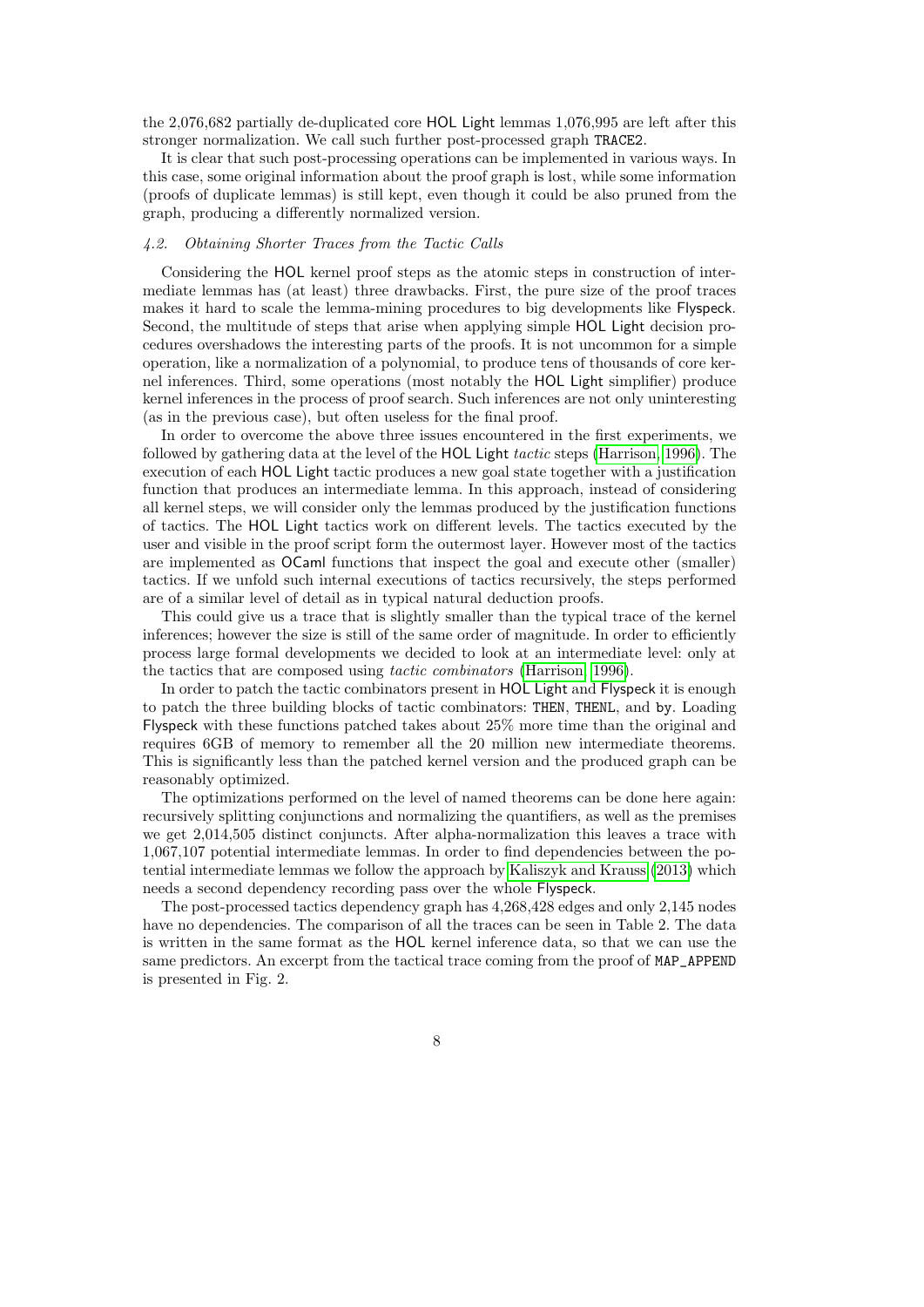```
X29 3377 3371 #3437, Rewriting with two given theorems, size 29:
          \vdash \forall12. MAP f (APPEND [] 12) = APPEND (MAP f []) (MAP f 12)
X66 3378 3372 #3438, Rewriting with two given theorems, size 66:
          \vdash \forallt. (\forall12. MAP f (APPEND t 12) = APPEND (MAP f t) (MAP f 12))
                             \implies (\forall12. MAP f (APPEND (CONS h t) 12) =
                                 APPEND (MAP f (CONS h t)) (MAP f 12))
X33 3321 3437 3438 #3439, List induction, size 33:
```
 $\vdash$   $\forall$ f 11 12. MAP f (APPEND 11 12) = APPEND (MAP f 11) (MAP f 12)

Fig. 2. An excerpt of the tactical trace showing the dependencies between the goal states in the proof of MAP\_APPEND. For simplicity we chose an excerpt that shows the theorems created by the direct application of a tactic that does not call other tactics (LIST\_INDUCT\_TAC). This means that all the theorems created in this part of the trace directly correspond to goals visible to the proof-assistant user.

## 4.3. Other Possible Optimizations

The ATP experiments described below use only the four versions of the proof trace (TRACE0, TRACE1, TRACE2, and the tactical trace) described above, but we have also explored some other normalizations. A particularly interesting optimization from the ATP point of view is the removal of subsumed lemmas. An initial measurement with the (slightly modified) MoMM system done on the clausified first-order versions of about 200,000 core HOL Light lemmas has shown that about 33% of the clauses generated from the lemmas are subsumed. But again, ATP operations like subsumption interact with the level of inferences recorded by the HOL Light kernel in nontrivial ways. It is an interesting task to define exactly how the original proof graph should be transformed with respect to such operations, and how to perform such proof graph transformations efficiently over the whole Flyspeck.

## 5. Selecting Good Lemmas

Several approaches to defining the notion of a useful/interesting lemma are mentioned in Section 3. There are a number of ideas that can be explored and combined together in various ways, but the more complex methods (such as those used by AGIntRater) are not yet directly usable on the large ITP datasets that we have. So far, we have experimented mainly with the following techniques:

- (1) A direct OCaml implementation of lemma quality metrics based on the HOL Light proof-recording data structures.
- (2) Schulz's epcllemma and its minor modifications.
- (3) PageRank, applied in various ways to the proof trace.
- (4) Graph cutting algorithms with modified weighting function.

## 5.1. Direct Computation of Lemma Quality

The advantage of the direct OCaml implementation is that no export to external tools is necessary and all the information collected about the lemmas by the HOL Light proof recording is directly available. The basic factors that we use so far for defining the quality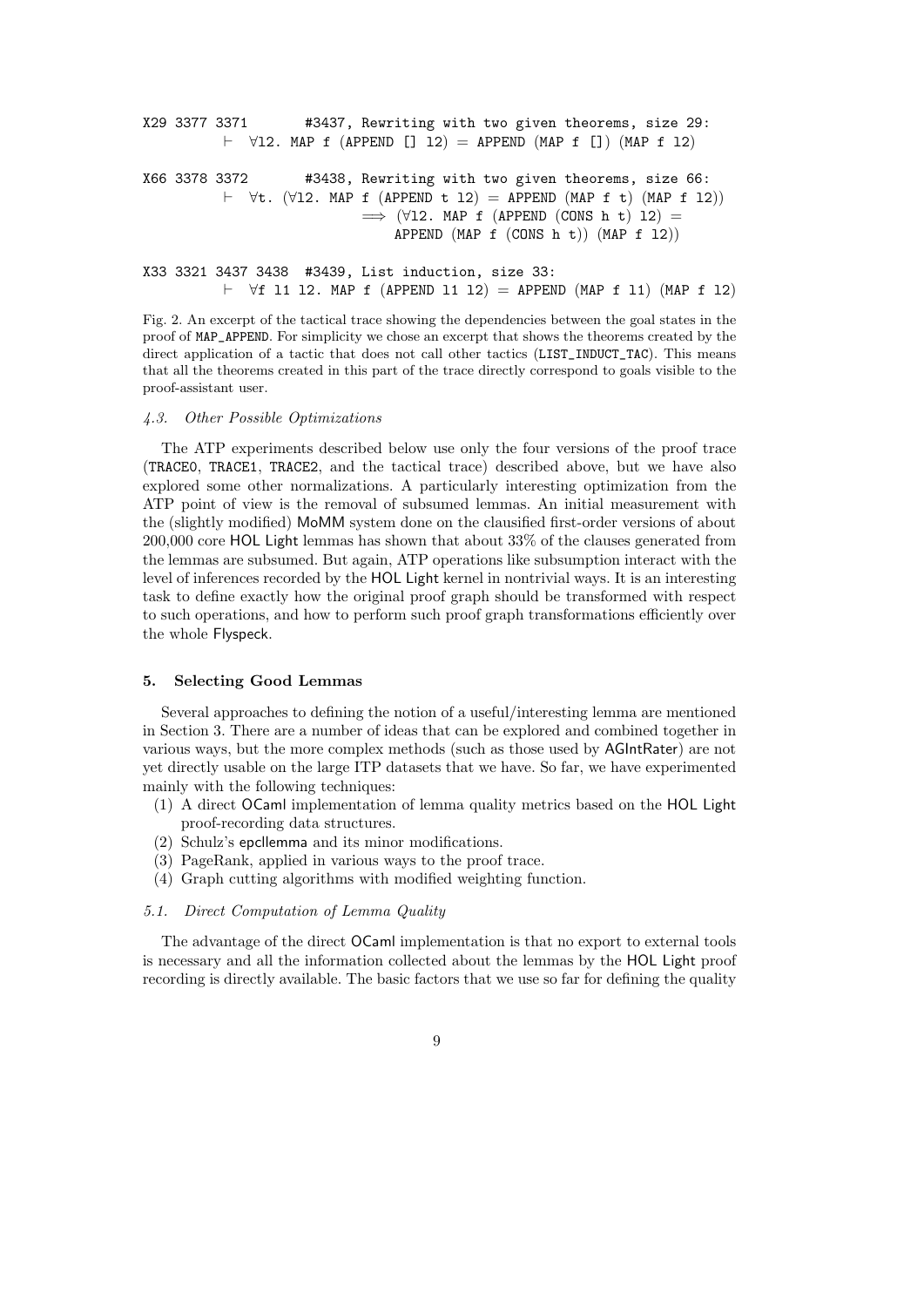of a lemma i are its: (i) set of direct proof dependencies  $d(i)$  given by the proof trace, (ii) number of recursive dependencies  $D(i)$ , (iii) number of recursive uses  $U(i)$ , and (iv) number of HOL symbols (HOL weight)  $S(i)$ . When recursively defining  $U(i)$  and  $D(i)$ we assume that in general some lemmas may already be named  $(k \in Name)$  and some lemmas are just axioms ( $k \in Axioms$ ). Note that in HOL Light there are many lemmas that have no dependencies, but formally they are still derived using for example the reflexivity inference rule (i.e., we do not count them among the HOL Light axioms). The recursion when defining  $D$  thus stops at axioms, named lemmas, and lemmas with no dependencies. The recursion when defining  $U$  stops at named lemmas and unused lemmas. Formally:

Definition 1 (Recursive dependencies and uses).

$$
D(i) = \begin{cases} 1 & \text{if } i \in Named \lor i \in Axioms, \\ \sum_{j \in d(i)} D(j) & \text{otherwise.} \end{cases}
$$

$$
U(i) = \begin{cases} 1 & \text{if } i \in Named, \\ \sum_{i \in d(j)} U(j) & \text{otherwise.} \end{cases}
$$

In particular, this means that

$$
D(i) = 0 \iff d(i) = \emptyset \land \neg (i \in Axioms)
$$

and also that

$$
U(i) = 0 \iff \forall j \neg (i \in d(j))
$$

These basic characteristics are combined into the following lemma quality metrics  $Q_1(i)$ ,  $Q_2(i)$ , and  $Q_3(i)$ .  $Q_1^r(i)$  is a generalized version of  $Q_1(i)$ , which we (apart from  $Q_1$ ) test for  $r \in \{0, 0.5, 1.5, 2\}$ :

Definition 2 (Lemma quality).

$$
Q_1(i) = \frac{U(i) * D(i)}{S(i)} \qquad Q_1^r(i) = \frac{U(i)^r * D(i)^{2-r}}{S(i)}
$$
  

$$
Q_2(i) = \frac{U(i) * D(i)}{S(i)^2} \qquad Q_3(i) = \frac{U(i) * D(i)}{1.1^{S(i)}}
$$

The justification behind these definitions are the following heuristics:

- (1) The higher is  $D(i)$ , the more necessary it is to remember the lemma i, because it will be harder to infer with an ATP when needed.
- (2) The higher is  $U(i)$ , the more useful the lemma i is for proving other desired conjectures.
- (3) The higher is  $S(i)$ , the more complicated the lemma i is in comparison to other lemmas. In particular, doubled size may often mean in HOL Light that  $i$  is just a conjunction of two other lemmas. [8](#page-9-0)

<span id="page-9-0"></span><sup>8</sup> The possibility to create conjunctions is quite a significant difference to the clausal setting handled by the existing tools. A longer clause is typically weaker, while longer conjunctions are stronger. A dependence on a longer conjunction should ideally be treated by the evaluating heuristics as a dependence on the multiple conjuncts. Note that for the tactical trace we already split all conjunctions in the trace.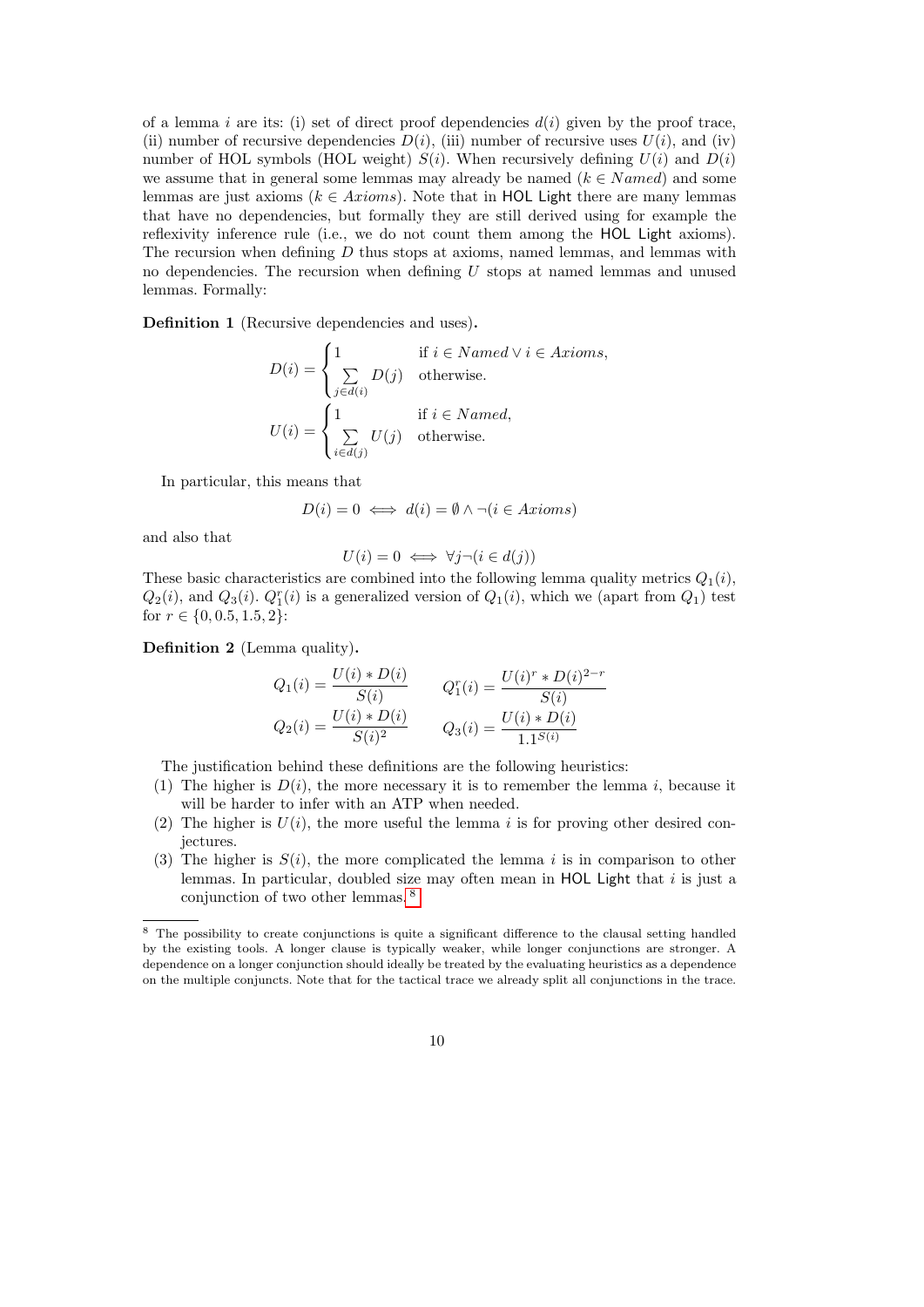#### 5.2. Lemma Quality via epcllemma

Lemma quality in epcllemma is defined on clause inferences recorded using E's native PCL protocol. The lemma quality computation also takes into account the lemmas that have been already named, and with minor implementational variations it can be expressed using  $D$  and  $S$  as follows:

$$
EQ_1(i) = \frac{D(i)}{S(i)}
$$

The difference to  $Q_1(i)$  is that  $U(i)$  is not used, i.e., only the cumulative effort needed to prove the lemma counts, together with its size (this is also very close to  $Q_1^r(i)$  with  $r = 0$ ). The main advantage of using epcllemma is its fast and robust implementation using the E code base. This allowed us to load in reasonable time (about one hour) the whole Flyspeck proof trace into epcllemma, taking 67 GB of RAM. Unfortunately, this experiment showed that epcllemma assumes that  $D$  is always an integer. This is likely not a problem for epcllemma's typical use, but on the Flyspeck graph this quickly leads to integer overflows and wrong results. To a smaller extent this shows already on the core HOL Light proof graph. A simple way how to prevent the overflows was to modify epcllemma to use instead of  $D$  the longest chain of inferences  $L$ :

$$
L(i) = \begin{cases} 1 & \text{if } i \in Named \lor i \in Axi, \\ max_{j \in d(i)}(1 + L(j)) & \text{otherwise.} \end{cases}
$$

This leads to:

$$
EQ_2(i) = \frac{L(i)}{S(i)}
$$

Apart from this modification, only minor changes were needed to make epcllemma work on the HOL Light data. The proof trace was expressed as a PCL proof (renaming the HOL inferences into E inferences), and TPTP clauses were used instead of the original HOL clauses. We additionally compared two strategies of creating the TPTP clauses. First we applied the MESON translation to the HOL clause, second we tried to create artificial TPTP clauses of the size corresponding to the size of the HOL clause.

### 5.3. Lemma Quality via PageRank

PageRank (eigenvector centrality of a graph) is a method that assigns weights to the nodes in an arbitrary directed graph (not just DAG) based on the weights of the neighboring nodes ("incoming links"). In more detail, the weights are computed as the dominant eigenvector of the following set of equations:

$$
PR_1(i) = \frac{1 - f}{N} + f \sum_{i \in d(j)} \frac{PR_1(j)}{|d(j)|}
$$

where N is the total number of nodes and f is a damping factor, typically set to 0.85. The advantage of using PageRank is that there are fast approximative implementations that can process the whole Flyspeck proof graph in about 10 minutes using about 21 GB RAM, and the weights of all nodes are computed simultaneously in this time.

This is however also a disadvantage in comparison to the previous algorithms: PageRank does not take into account the lemmas that have already been selected (named). The closer a lemma i is to an important lemma j, the more important i will be. Modifications

11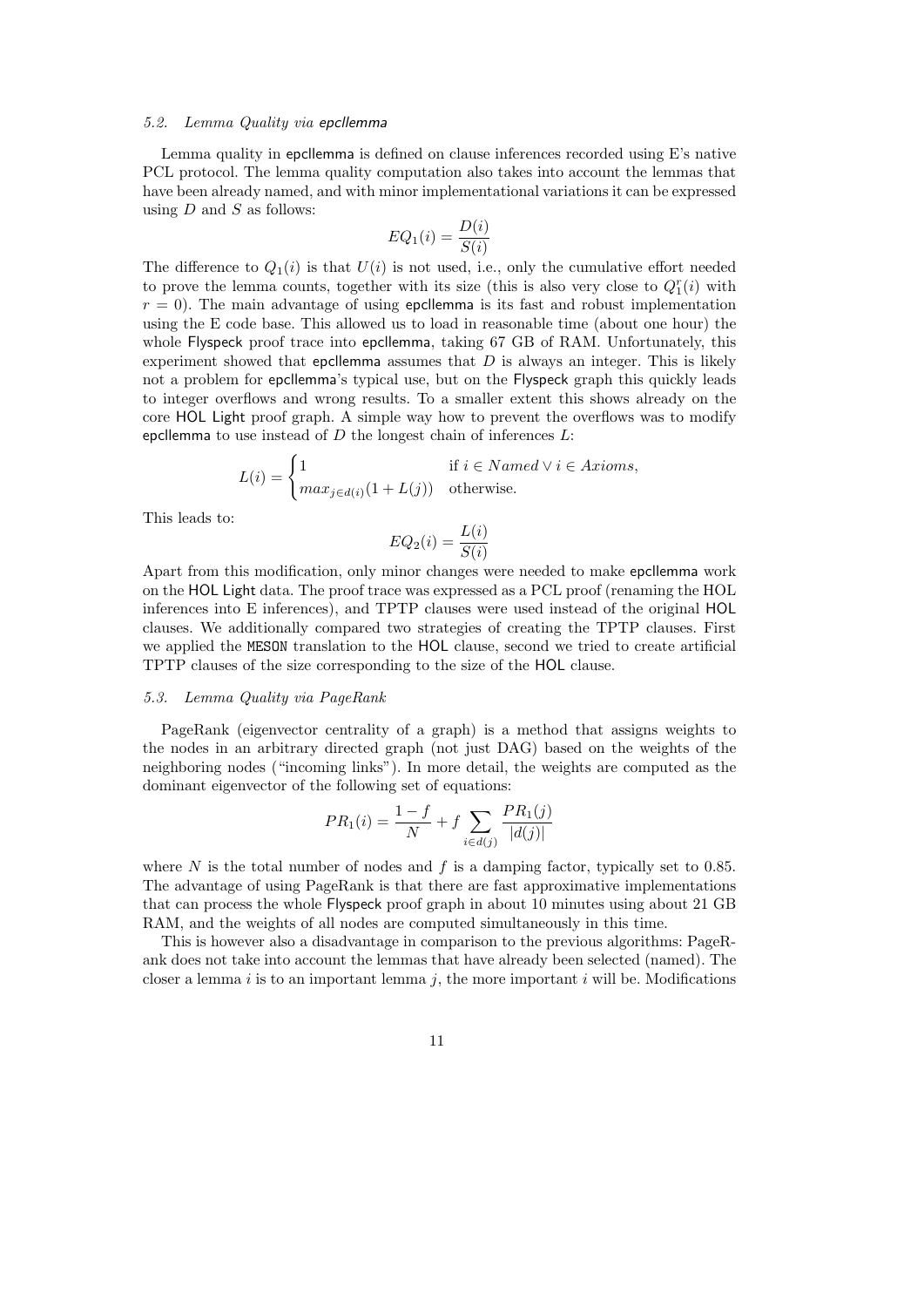that use the initial PageRank scores for more advanced clustering exist [\(Avrachenkov](#page-22-12) [et al., 2008\)](#page-22-12) and perhaps could be used to mitigate this problem while still keeping the overall processing reasonably fast. Another disadvantage of PageRank is its ignorance of the lemma size, which results in greater weights for the large conjunctions that are used quite often in HOL Light.  $PR_2$  tries to counter that:

$$
PR_2(i) = \frac{PR_1(i)}{S(i)}
$$

 $PR<sub>1</sub>$  and  $PR<sub>2</sub>$  are based on the idea that a lemma is important if it is needed to prove many other important lemmas. This can be again turned around: we can define that a lemma is important if it depends on many important lemmas. This is equivalent to computing the reverse PageRank and its size-normalized version:

$$
PR_3(i) = \frac{1 - f}{N} + f \sum_{i \in u(j)} \frac{PR_3(j)}{|u(j)|} \qquad PR_4(i) = \frac{PR_3(i)}{S(i)}
$$

where  $u(j)$  are the direct uses of the lemma j, i.e.,  $i \in u(j) \iff j \in d(i)$ . The two ideas can again be combined (note that the sum of the PageRanks of all nodes is always 1):

$$
PR_5(i) = PR_1(i) + PR_3(i) \qquad PR_6(i) = \frac{PR_1(i) + PR_3(i)}{S(i)}
$$

## 5.4. Lemma Quality using Graph Cut

The approaches so far tried to define what a "good" lemma is using our intuitions coming from mathematics. Here we will try to estimate the impact that choosing certain lemmas will have on the final dependency graph used for the learning framework.

Choosing a subset of the potential intermediate lemmas can be considered a variant of the graph-theoretic problems of finding a cut with certain properties. We will consider only cuts that respect the chronological order of theorems in the library. Since many of the graph-cut algorithms (for example maximum cut) are NP-complete, we decide to build the cut greedily adding nodes to the cut one by one.



Fig. 3. An example cut of the dependency graph that respects the chronological order of the library. The already named theorems are marked in gray.

Given a graph where certain nodes are already named (marked gray in the Figure 3) we want to estimate the impact of choosing a new lemma on the evaluation. In the evaluation, we will compute the dependency graph of all the gray nodes together with the newly chosen one. The final graph represents the human dependencies, which means that theorems are ATP-provable using exactly these dependencies. By minimizing the number of edges in this final graph we make the average number of premises in the problems smaller which should make the problems easier to prove. The assumption here, is that training our estimators on theorems that are easier to prove makes the resulting AI/ATP system stronger.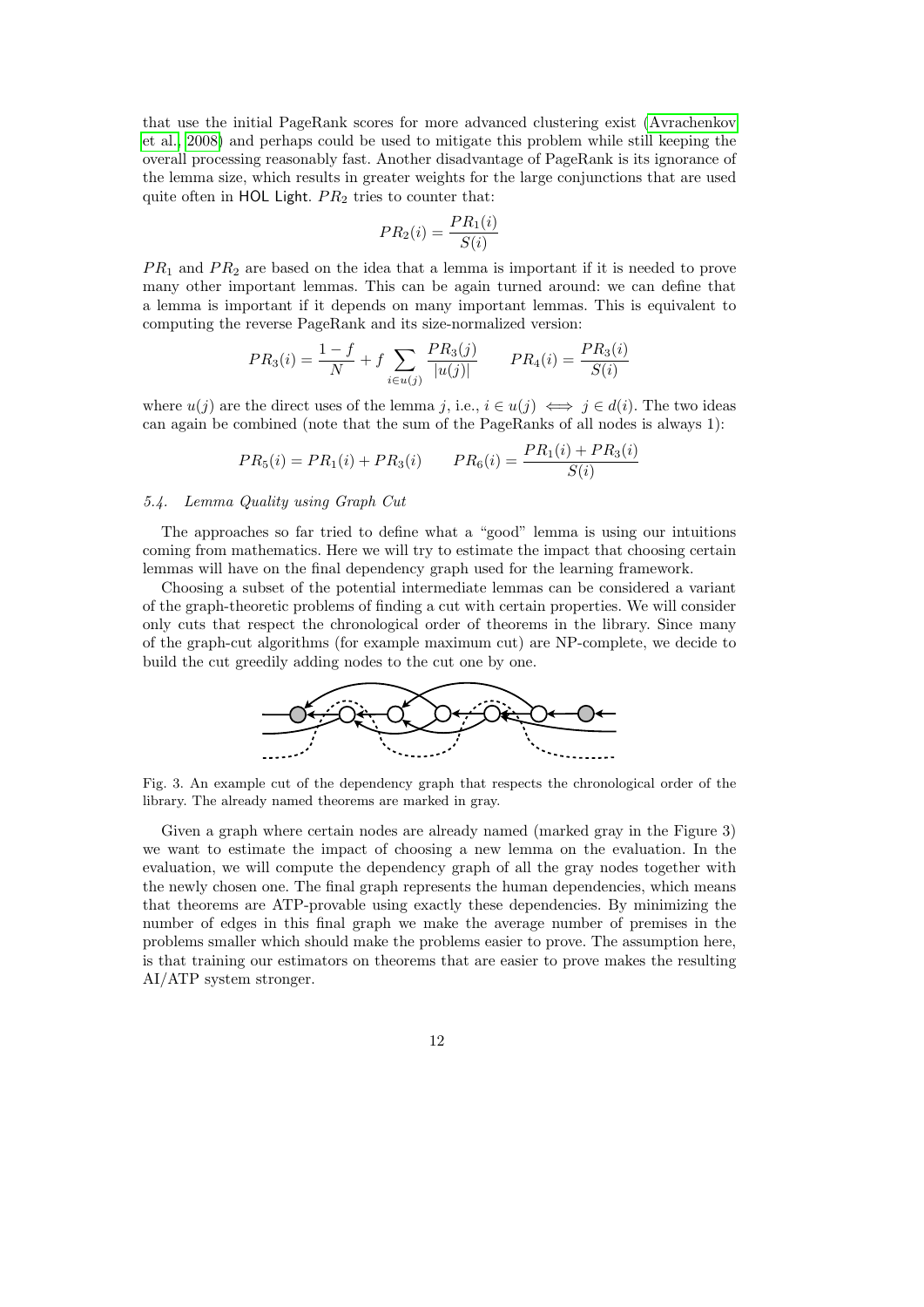In order to minimize the number of edges in the final graph we will investigate what is the impact of adding a node  $n$  to the cut. We consider all the dependency paths starting which start at n. On each path we select the first already named node. All the nodes that have been selected are the dependencies that  $n$  will have in the final dependency graph. Lets denote this set as  $D(n)$ . Similarly we can find all the nodes that will have  $n$  as a dependency This can be done in a similar way, taking all the paths the opposite direction again choosing the first gray node on each path. Lets denote the nodes found as  $U(n)$ . These nodes will have n as a dependency if n is chosen to be in the cut.

Theorem 3. Adding a node n to the cut c will decrease the number of edges in the final graph by  $|D(n)| * |U(n)| - |D(n)| - |U(n)|$ .

**Proof.** With the cut c the edges in the final graph include all the edges between the nodes in  $D(n)$  and  $U(n)$ . Adding the node n to c these  $|D(n)| * |U(n)|$  edges will be replaced by the dependencies from each element of  $U(n)$  to  $n$  ( $|U(n)|$  many of them) and the dependencies from n to all the elements of  $D(n)$  ( $|D(n)|$  many of them).  $\Box$ 

The algorithm manipulates sets of nodes rather than numbers, which makes it significantly slower than all the previously described ones. We will test this algorithm only for up to 10,000 lemmas as already finding them takes 11 CPU hours. Similarly to the algorithms in the previous subsections we try to limit the effect of large theorems on the algorithm by considering also the size normalized version:

$$
MC_1(i) = |D(i) * U(i)| - |D(i)| - |U(i)| \qquad MC_2(i) = \frac{MC_1(i)}{S(i)}
$$

## 5.5. Selecting Many Lemmas

From the methods described above, only the various variants of PageRank  $(P_{i})$ produce the final ranking of all lemmas in one run. Both epcllemma  $(EQ_i)$  and our custom methods  $(Q_i, MC_i)$  are parametrized by the set of lemmas (Named) that have already been named. When the task is to choose a predefined number of the best lemmas, this naturally leads to the recursive lemma-selection Algorithm 1 (used also by epcllemma).

There are two possible choices of the initial set of named lemmas  $Named<sub>0</sub>$  in Algorithm 1: either the empty set, or the set of all human-named theorems. This choice depends on whether we want to re-organize the library from scratch, or whether we just want to select good lemmas that complement the human-named theorems. Below we experiment with both approaches. Note that this algorithm is currently quite expensive: the fast epcllemma implementation takes 65 seconds to update the lemma qualities over the whole Flyspeck graph after each change of the Named set. This means that with the kernel-based inference trace (TRACE1) producing the first 10,000 Flyspeck lemmas takes 180 CPU hours. That is why most of the experiments are limited to the core HOL Light graph and Flyspeck tactical graph where this takes about 1 second and 3 hours respectively.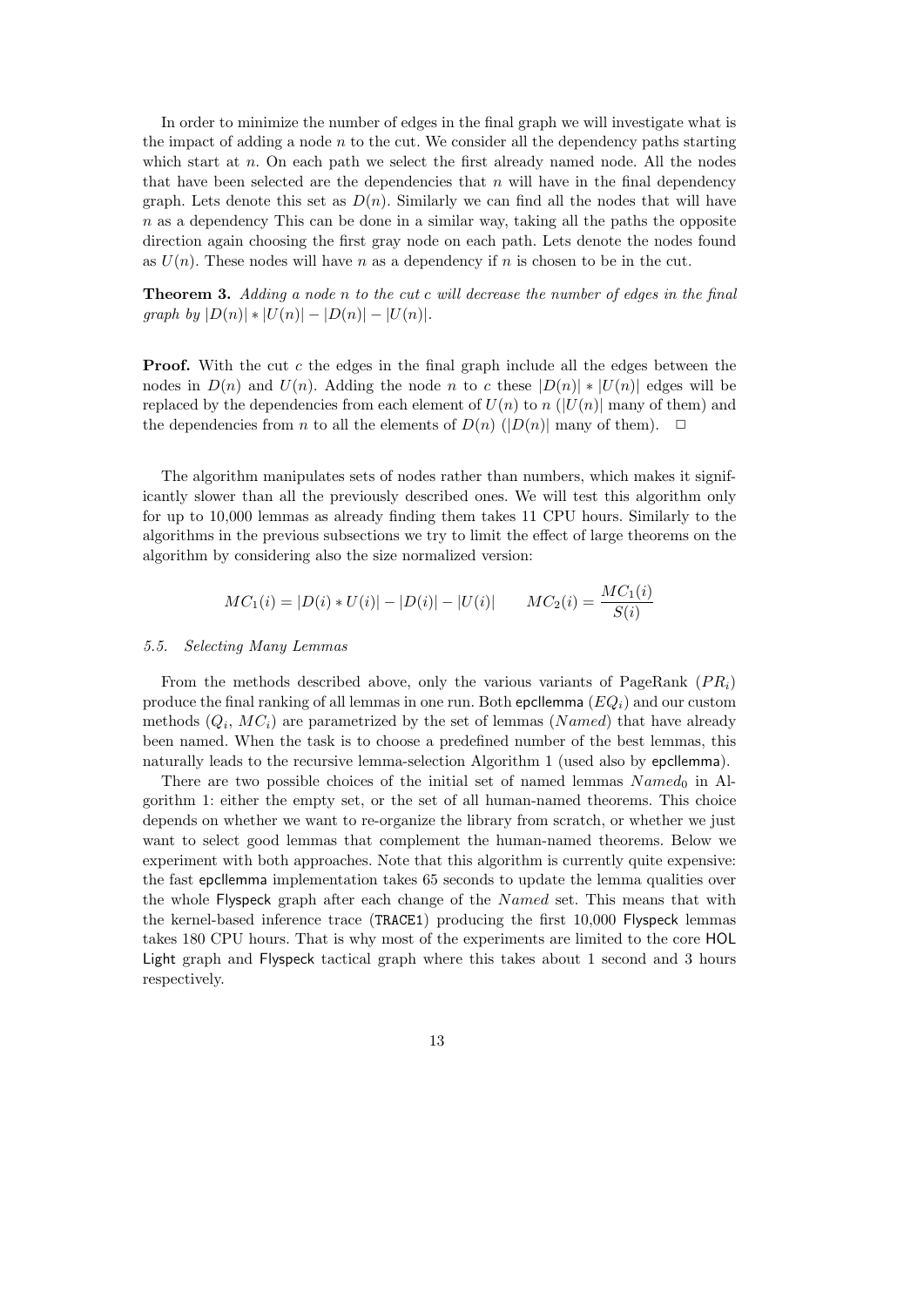## Algorithm 1 Best lemmas

Input a lemma-quality metric Q, set of lemmas Lemmas, an initial set of named lemmas  $Named_0 \subset Lemmas$ , and a required number of lemmas M

```
Output set Named of M best lemmas according to Q1: Named \leftarrow Named_02: m \leftarrow 03: while m < M do
 4: for i \in Lemmas do
 5: CALCULATE(Q_{Named}(i))6: end for
 7: j \leftarrow argmax\{Q_{Named}(i) : i \in Lemmas \setminus Named\}8: Named \leftarrow Named \cup \{j\}9: m \leftarrow m + 110: end while
11: RETURN(Named)
```
#### 6. Evaluation Scenarios and Issues

To assess and develop the lemma-mining methods we define several evaluation scenarios that vary in speed, informativeness and rigor. The simplest and least rigorous is the expert-evaluation scenario: We can use our knowledge of the formal corpora to quickly see if the top-ranked lemmas produced by a particular method look plausible.

The cheating ATP scenario uses the full proof graph of a corpus to compute the set of the (typically 10,000) best lemmas (BestLemmas) for the whole corpus. Then the set of newly named theorems (NewThms) is defined as the union of BestLemmas with the set of originally named theorems  $(OrigThms): NewThms := Best Lemmas \cup OriginThms$ . The derived graph  $G_{NewThms}$  of direct dependencies among the elements of  $NewThms$  is used for ATP evaluation, which may be done in two ways: with human selection and with AI selection. When using human selection, we try to prove each lemma from its parents in  $G_{NewThms}$ . When using AI selection, we use the chronological order (see Section 2) of  $NewThms$  to incrementally train and evaluate the  $k$ -NN machine learner [\(Kaliszyk](#page-22-8) [and Urban, 2013e\)](#page-22-8) on the direct dependencies from  $G_{NewThms}$ . This produces for each new theorem an ATP problem with premises advised by the learner trained on the  $G_{NewThms}$  dependencies of the preceding new theorems. This scenario may do a lot of cheating, because when measuring the ATP success on  $OrigThms$ , a particular theorem i might be proved with the use of lemmas from  $NewThms$  that have been stated for the first time only in the original proof of i (we call such lemmas *directly preceding*). In other words, such lemmas did not exist before the original proof of i was started, so they could not possibly be suggested by lemma-quality metrics for proving  $i$ . Such directly preceding lemmas could also be very close to  $i$ , and thus equally hard to prove.

The almost-honest ATP scenario does not allow the use of the directly preceding new lemmas. The dependencies of each  $i \in NewThms$  may consist only of the previous  $OriqThms$  and the lemmas that precede them. Directly preceding new lemmas are replaced by their closest  $OrigThms$  ancestors. This scenario is still not fully honest, because the lemmas are computed according to their lemma quality measured on the full proof graph. In particular, when proving an early theorem i from  $OriqThms$ , the newly used parents of i are lemmas whose quality was clear only after taking into account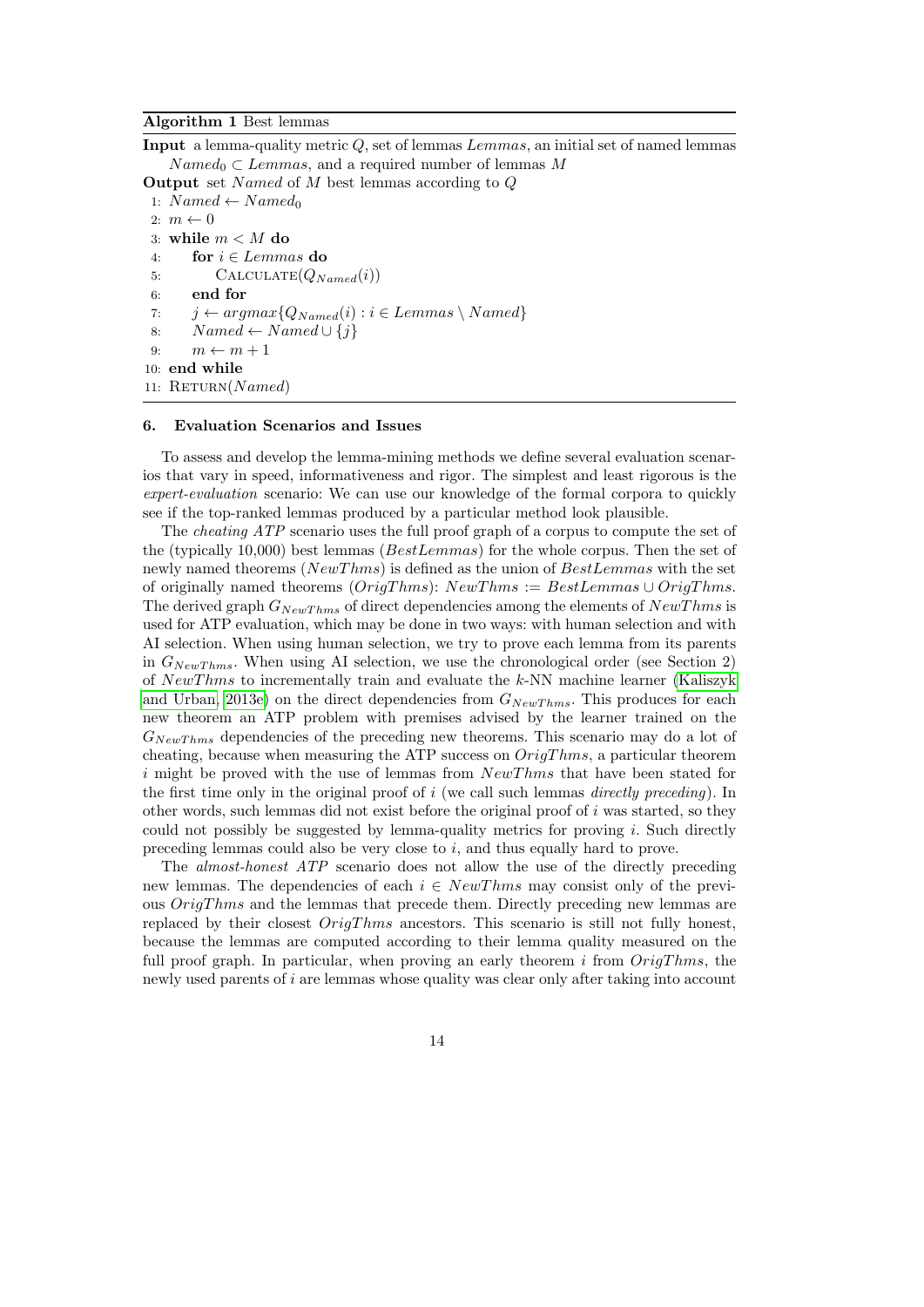the theorems that were proved later than  $i$ . These theorems and their proofs however did not exist at the time of proving  $i$ . Still, we consider this scenario sufficiently honest for most of the ATP evaluations done with the whole core HOL Light dataset and the representative subset of the Flyspeck dataset.

The fully-honest ATP scenario removes this last objection, at the price of using considerably more resources for a single evaluation. For each originally named theorem  $j$  we limit the proof graph used for computing  $BestLemmas$  to the proofs that preceded j. Since computing BestLemmas for the whole core HOL Light takes at least three hours for the  $Q_i$  and  $EQ_i$  methods, the full evaluation on all 1,954 core HOL Light theorems would take about 2,000 CPU hours. That is why we further scale down this evaluation by doing it only for every tenth theorem in core HOL Light.

The chained-conjecturing ATP scenario is similar to the cheating scenario, but with limits imposed on the directly preceding lemmas. In  $chain_1\text{-}conjecturing$ , any (possibly directly preceding) lemma used to prove a theorem  $i$  must itself have an ATP proof using only  $OriqThms$ . In other words, it is allowed to guess good lemmas that still do not exist, but such lemmas must not be hard to prove from  $OrigThms$ . Analogously for *chain<sub>2</sub>-conjecturing* (resp. *chain<sub>N</sub>*), where lemmas provable from *chain*<sub>1</sub>-lemmas (resp. *chain*<sub>N−1</sub>) are allowed to be guessed. To some extent, this scenario measures the theoretical ATP improvement obtainable with guessing of good intermediate lemmas.

#### 7. Experiments

In total, we have performed experiments with 180 different strategies for adding new lemmas based on the kernel inference traces, and with 164 different strategies for adding new lemmas based on the tactical traces. The ATP experiments are done on the same hardware and using the same setup that was used for the earlier evaluations described in [\(Kaliszyk and Urban, 2014,](#page-22-3) [2013e\)](#page-22-8): All ATP systems are run with 30s time limit on a 48-core server with AMD Opteron 6174 2.2 GHz CPUs, 320 GB RAM, and 0.5 MB L2 cache per CPU.

In order to find the exact HOL formulas corresponding to the new lemmas (known only as nodes in a graph) coming from mining the kernel inference traces, we first have to process the formalization again with a patched kernel that takes the lemma numbers as a parameter and exports also the statements of the selected new lemmas. This is no longer necessary for the tactic data, since the formula statements can be stored together with the proof graph during the first run. The slowest part of our setup is computing the formula features needed for the machine learning. For the experiments with the kernel inference lemmas, the features of each final set of selected lemmas  $(NewThms)$  are computed independently, since we cannot pre-compute the features of all the lemmas in the kernel traces. In case of the Flyspeck tactical trace we can directly compute the features of all of the over 1 million lemmas. Due to their size (the intermediate lemmas are often large implications), it takes 28 hours to extract and normalize [\(Kaliszyk and Urban, 2014\)](#page-22-3) all the features. The sum of the counts of such features over all these lemmas is 63,433,070, but there are just 383,304 unique features in these lemmas. Even for the extreme case of directly using and predicting premises for all the lemmas from the Flyspeck tactical trace without any preselection, our k-NN predictor can perform all the one million predictions in about 30 hours, taking 0.11s per prediction. Predictions are translated from the HOL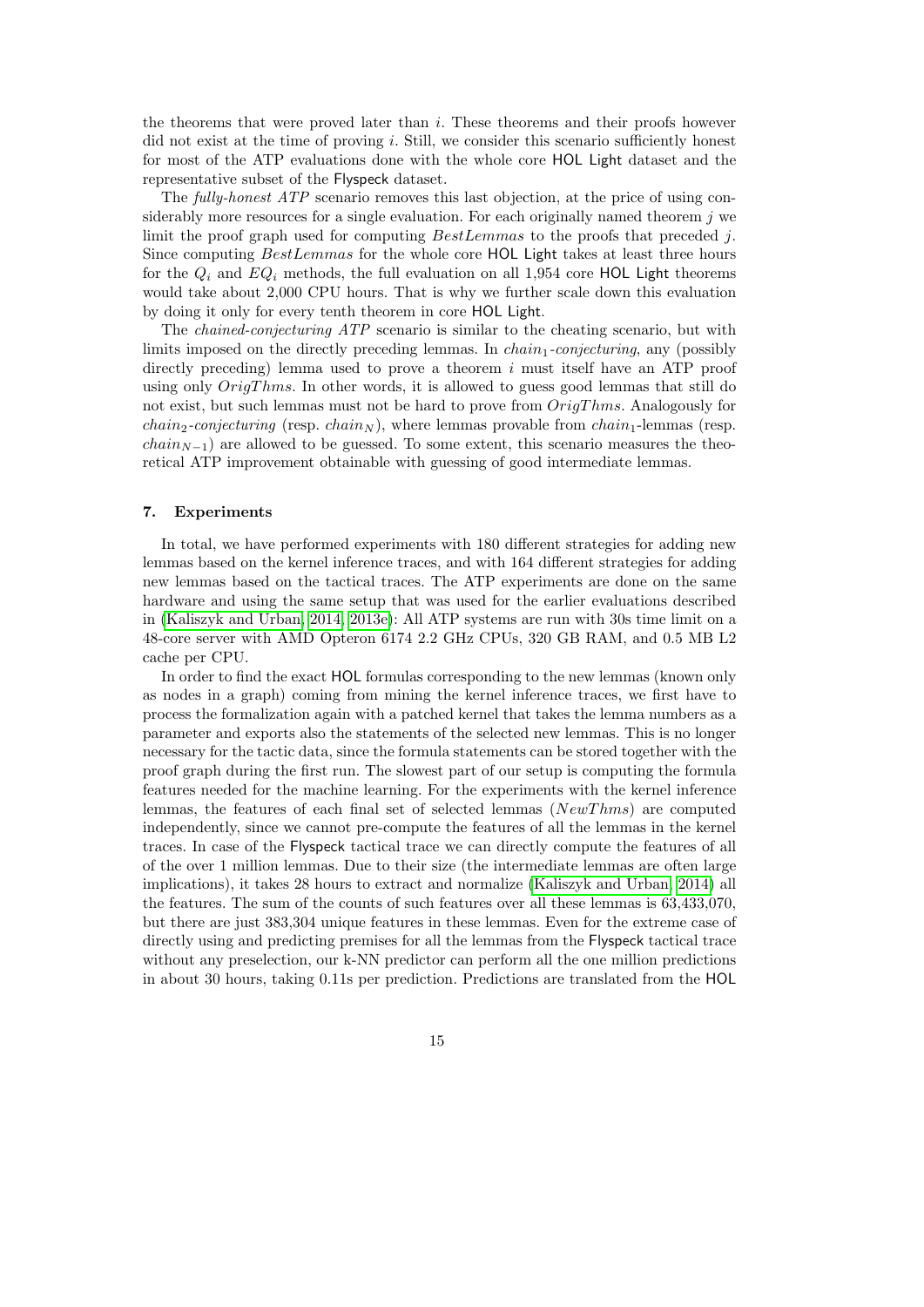logic into FOF problems [\(Kaliszyk and Urban, 2014\)](#page-22-3) and ATPs are run on them in the usual way to make the evaluations.

In order to compare the new results with the extensive experimental results obtained over the previous versions of HOL Light and Flyspeck used in [\(Kaliszyk and Urban, 2014\)](#page-22-3), we first detect the set of theorems that are preserved between the different versions. This is done by using the recursive content-based naming of symbols and theorems that we have developed for re-using as much information between different library versions in the HOLyHammer online service [Kaliszyk and Urban](#page-22-13) [\(2013b\)](#page-22-13). In case of HOL Light the complete set of 1954 core HOL Light theorems evaluated in previous evaluations of HOLyHammer has been preserved, only some of the names have been changed. In case of Flyspeck a smaller set of 10,779 theorems is preserved. In order to perform more experiments we further reduced the size of this set by choosing only every sixth theorem and evaluating the performance on the resulting 1796 theorems.

## 7.1. Evaluation on Core HOL Light

When using only the original theorems, the success rate of the 14 most complementary AI/ATP methods developed in [\(Kaliszyk and Urban, 2014\)](#page-22-3) run with 30s time limit each and restricted to the 1954 core HOL Light theorems is 63.1% (1232 theorems) and the union of all those methods solved 65.4% (1278 theorems). In the very optimistic *cheating* scenario (limited only to the  $Q_i$  metrics), these numbers go up to 76.5% (1496) theorems) resp. 77.9% (1523 theorems). As mentioned in Section 6, many proofs in this scenario may however be too simple because a close directly preceding lemma was used by the lemma-mining/machine-learning/ATP stack. This became easy to see already when using the *almost-honest* scenario, where the 14 best methods (including also  $EQ<sub>i</sub>$  and  $PR<sub>i</sub>$ ) solve together only 66.2% (1293 theorems) and the union of all methods solves 68.9% (1347 theorems). The performance of the various (almost-honest) new lemmabased methods is shown in Table 3, together with their comparison and combination with the old experiments.

| Strategy                            | Theorems $(\%)$ | Unique   | Theorems |
|-------------------------------------|-----------------|----------|----------|
| $Q_{13}$ (direct quality, sec. 5.1) | 62.897          | 68       | 1229     |
| $PR_{15}$ (PageRank, sec. 5.3)      | 58.700          | 17       | 1147     |
| $EQ_{1,2}$ (epcllemma, sec. 5.2)    | 57.011          | 4        | 1114     |
| $MC_{1,2}$ (graph cut, sec. 5.4)    | 47.288          | 1        | 924      |
| total                               | 64.125          |          | 1253     |
| only named                          | 54.452          | $\Omega$ | 1064     |
| total                               | 64.125          |          | 1253     |
| HOLYHammer (14 best)                | 63.050          | 92       | 1232     |
| combined 14 best                    | 66.172          |          | 1293     |
| total                               | 68.833          |          | 1345     |

Table 3. Comparison of the methods evaluated on the kernel traces on the 1954 HOL Light theorems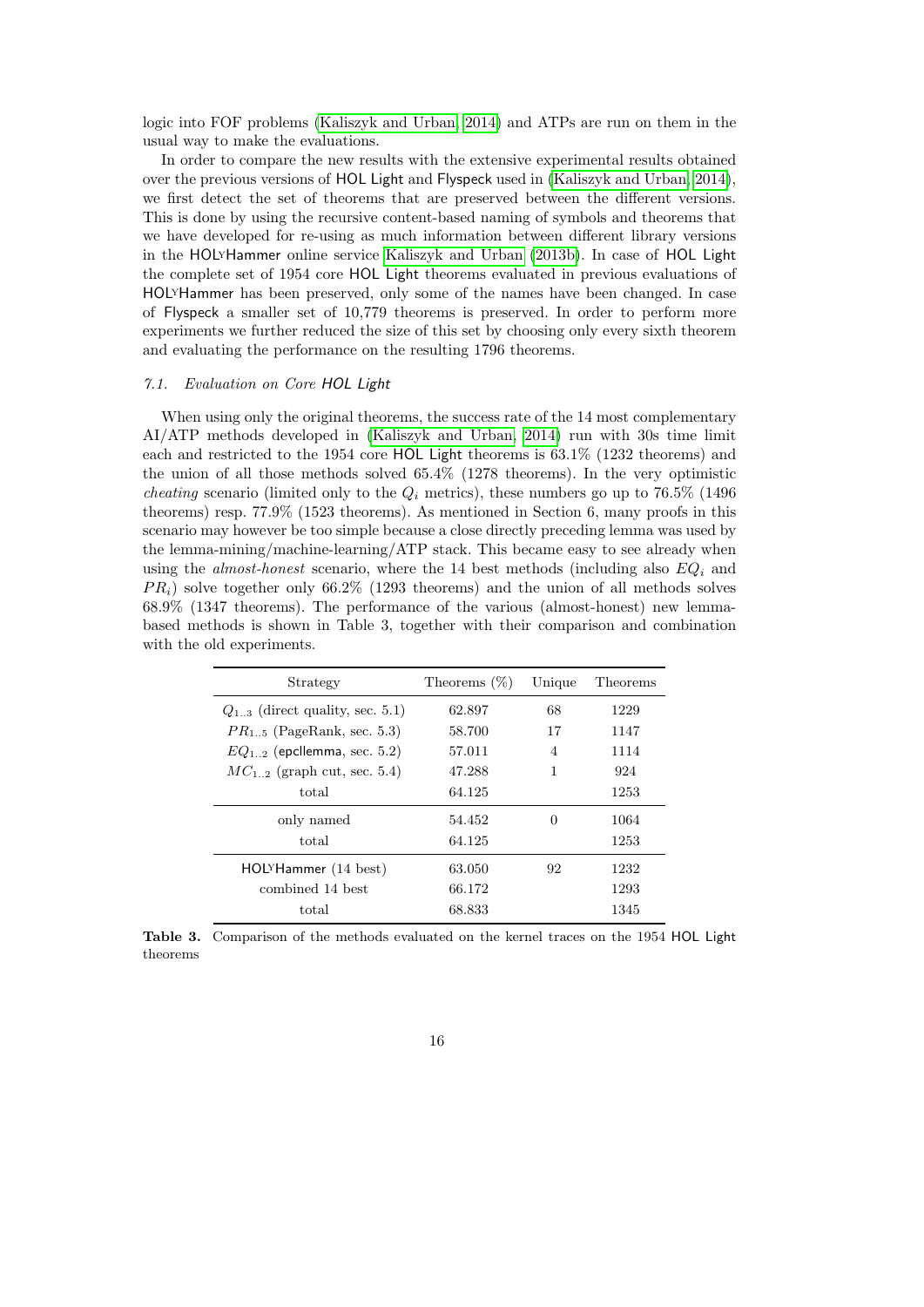| Added theorems | Success rate | Unique | Thms |
|----------------|--------------|--------|------|
| TRACE2         | 62.078       | 48     | 1213 |
| TRACEO         | 59.365       | 12     | 1160 |
| TRACE1         | 58.802       | 17     | 1149 |
| 10,000         | 63.562       | 138    | 1242 |
| 1,000          | 55.374       | 9      | 1082 |

Table 4. Success rate depending on kind of trace used and depending on the number of added theorems

The majority of the new solved problems come from the alpha-normalized TRACE2, however the non-alpha normalized versions with and without duplicates do contribute as well. When it comes to the number of theorems added, adding more theorems seems to help significantly, see Table 4. We do not try to add more than  $10,000$  theorems for core HOL Light, as this is already much bigger than the size of the library. We will add up to one million theorems when looking at the whole Flyspeck in the next subsection.

For each of the strategies the success rates again depend on the different arguments that the strategy supports. In case of direct lemma computation considering  $Q_1$  seems to give the best results, followed by  $Q_2$  and  $Q_3^{1.1}$ ; see Table 5. This suggest that focusing on either  $U$  or  $D$  is worse than looking at the combination. For core HOL Light size seems not to be an issue and dividing by size gives us best results. This will change in Flyspeck where the real arithmetic decision procedures produce much bigger intermediate lemmas.

| Success rate | Unique         | Thms                                                      |
|--------------|----------------|-----------------------------------------------------------|
| 58.751       | 21             | 1148                                                      |
| 57.932       | 10             | 1132                                                      |
| 57.523       | 8              | 1124                                                      |
| 53.685       | $\overline{2}$ | 1049                                                      |
| 52.866       | 0              | 1033                                                      |
| 52.456       | $\overline{4}$ | 1025                                                      |
| 49.437       | 0              | 966                                                       |
| 49.437       | 8              | 966                                                       |
| 46.469       | 3              | 908                                                       |
| 44.882       | 1              | 877                                                       |
|              |                | $\mathbf{1}$ , $\mathbf{1}$ , $\mathbf{1}$ , $\mathbf{1}$ |

**Table 5.** Success rate of  $Q_i$  depending on the quality formula.

In case of epcllemma three main strategies of creating a FOF trace from an inference trace were considered. First, we tried to apply the MESON translation of formulas. On one hand this was most computationally expensive as it involves lambda-lifting and introducing the apply functor, on the other hand it produces first-order formulas whose semantics are closest to those of the higher-order formulas involved. Second, we tried to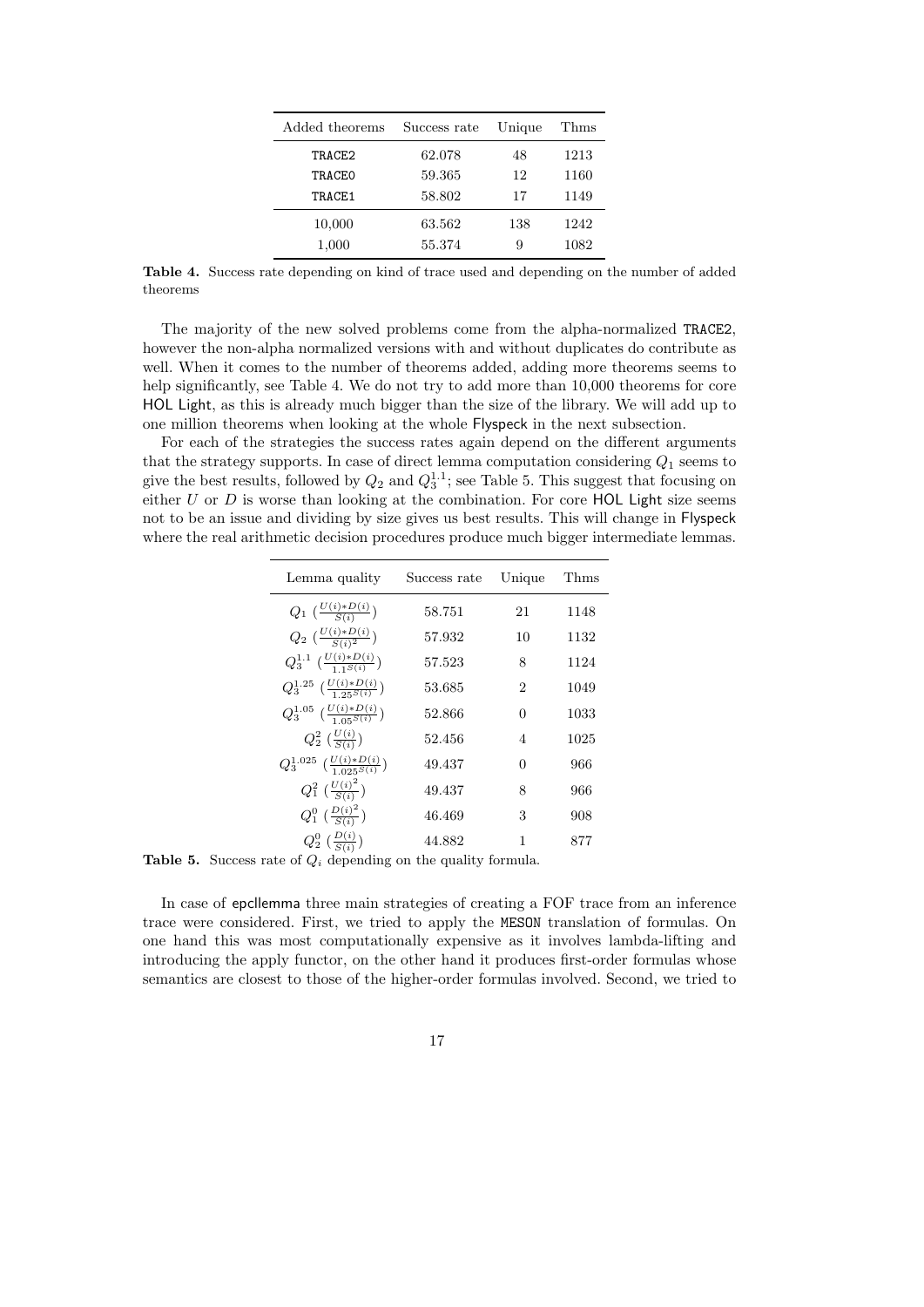create arbitrary FOF formulas of the same size as the one of the input HOL formula. Third, we modified the second approach to also initialize epcllemma with the already named theorems. The results can be found in Table 6. The size of theorems is much more important than the structure and initialization does not seem to help.

| Added theorems                | Success rate Unique |    | Thms |
|-------------------------------|---------------------|----|------|
| Preserve size                 | 55.732              | 15 | 1089 |
| Preserve size and initialize. | 55.322              | 8  | 1081 |
| MESON translation             | 47.339              | 11 | 925  |

Table 6. Success rate of epcllemma depending on kinds of formulas given

We next compare the versions of PageRank. The intersection between the first 10,000 lemmas advised by  $PR_1$  and  $PR_2$  is 79%, which suggests that the lemmas suggested by  $PR_1$  are already rather small. For the reverse PageRank it is the opposite:  $PR_3$  and  $PR_4$ have only 11% intersection. This makes the bigger lemmas suggested by  $PR_3$  come out second after the normalized combined  $PR<sub>6</sub>$  in Table 7.

| Added theorems                                    | Success rate | Unique | Thms |
|---------------------------------------------------|--------------|--------|------|
| $PR_6\left(\frac{PR_1(i) + PR_3(i)}{S(i)}\right)$ | 53.173       | 22     | 1039 |
| $PR_3$ (reverse $PR_1$ )                          | 52.968       | 13     | 1035 |
| $PR_5$ $(PR_1(i) + PR_3(i))$                      | 52.252       | 14     | 1021 |
| $PR_2\left(\frac{PR_1(i)}{S(i)}\right)$           | 46.008       | 5      | 899  |
| $PR_4\left(\frac{PR_3(i)}{S(i)}\right)$           | 45.650       | 8      | 892  |
| $PR_1$                                            | 42.272       |        | 826  |

Table 7. Success rate of PageRank depending on kinds of formulas given

The resource-intensive fully-honest evaluation is limited to a relatively small subset of the core HOL Light theorems, however it confirms the almost-honest results. While the original success rate was 61.7% (less than 14 methods are needed to reach it), the success rate with lemma mining went up to 64.8% (again, less than 14 methods are needed). This means that the non-cheating lemma-mining approaches so far improve the overall performance of the AI/ATP methods over core HOL Light by about 5%. The best method in the *fully-honest* evaluation is  $Q_2$  which solves 46.2% of the original problems when using 512 premises, followed by  $EQ_2$  (using the longest inference chain instead of D), which solves 44.6 problems also with 512 premises. The best PageRank-based method is  $PR<sub>2</sub>$  (PageRank divided by size), solving  $41.4\%$  problems with 128 premises.

An interesting middle-way between the cheating and non-cheating scenarios is the chained-conjecturing evaluation, which indicates the possible improvement when guessing good lemmas that are "in the middle" of long proofs. Since this is also quite expensive, only the best lemma-mining method  $(Q_2)$  was evaluated on the HOL Light TRACE2.  $Q_2$  itself solves (altogether, using different numbers of premises) 54.5% (1066) of the problems. This goes up to  $61.4\%$  (1200 theorems) when using only *chain<sub>1</sub>-conjecturing* and to  $63.8\%$  (1247 theorems) when allowing also *chain<sub>2</sub>* and *chain<sub>3</sub>-conjecturing*. These are 12.6% and 17.0% improvements respectively, see Table 8.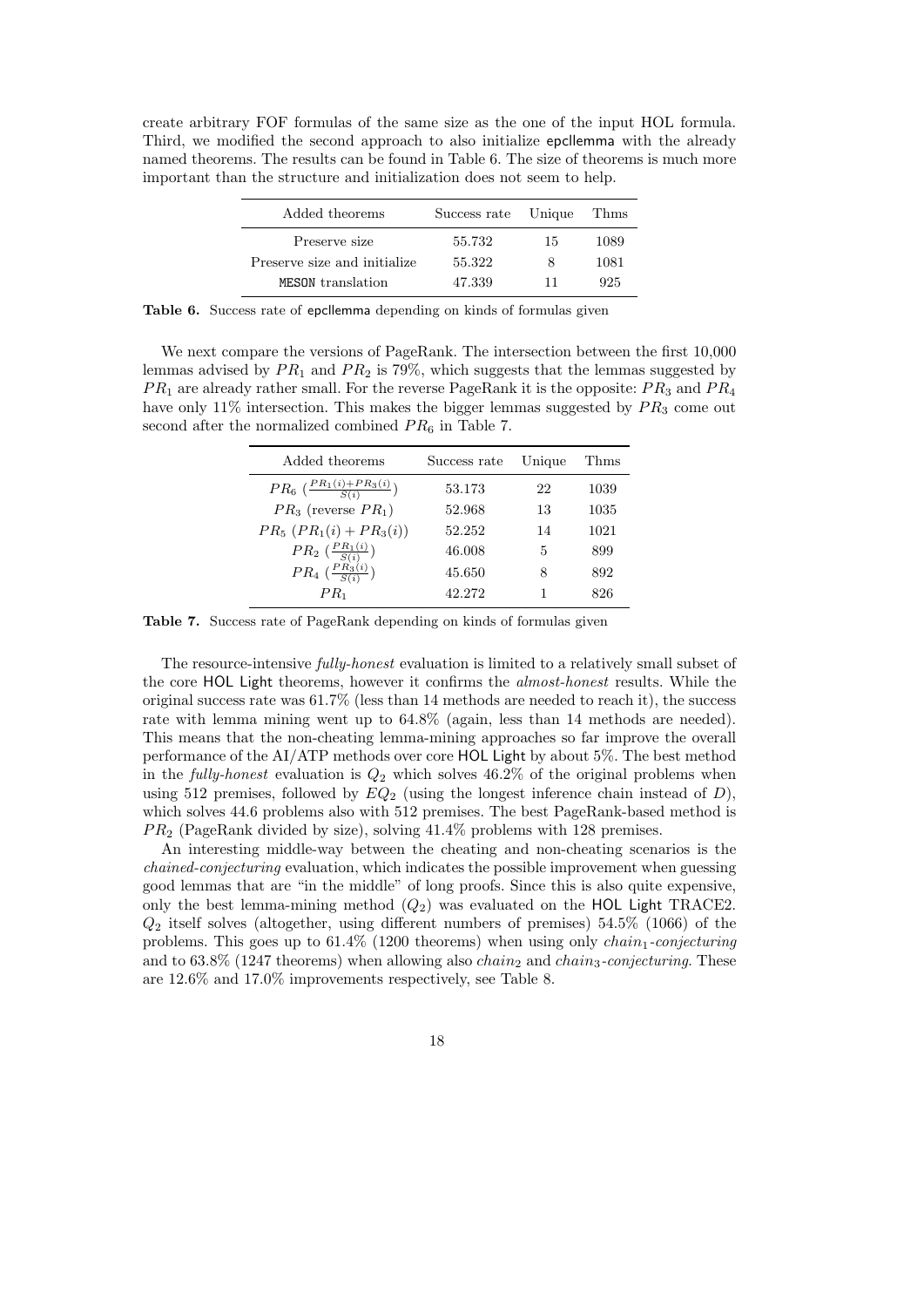| Length of chains Success rate |      | Unique | Thms |
|-------------------------------|------|--------|------|
|                               | 54.5 | 519    | 1066 |
| 1                             | 32.0 | 75     | 627  |
| $\overline{2}$                | 12.2 | 30     | 239  |
| 3                             | 2.3  | 12     | 46   |
| 4                             | 1.1  | 4      | 22   |
| 5                             | 0.3  | 4      | 6    |
| 6                             | 0.3  | 4      | 6    |
| > 6                           | 0.1  | 2      | 2    |
| Total                         | 64.6 |        | 1264 |

Table 8. Theorems found with chains of given lengths

## 7.2. Evaluation on Flyspeck

For the whole Flyspeck the evaluation is due to the sizes of the data limited to the tactical trace and the almost-honest scenario. Table 9 (the Flyspeck counterpart of Table 3) presents the performance of the various lemma-based methods on the 1796 selected Flyspeck theorems, together with the comparison and combination with the old experiments. The combination of the 14 best methods tested here solves 37.6% problems, and the combination of all methods solves 40.8% problems. When combined with the most useful old methods developed in [\(Kaliszyk and Urban, 2014\)](#page-22-3), the performance of the best 14 methods is 44.2%, i.e., we get a 21.4% improvement over the older methods. The sequence of these 14 most-contributing methods is shown in Table 10.

| Strategy                             | Theorems $(\%)$ | Unique | Theorems |
|--------------------------------------|-----------------|--------|----------|
| $PR_{1.5}$ (pagerank, sec. 5.3)      | 36.860          | 39     | 662      |
| $Q_{1,3}$ (direct quality, sec. 5.1) | 35.913          | 31     | 645      |
| $MC_{1,2}$ (graph cut, sec. 5.4)     | 30.178          | 1      | 542      |
| $EQ_{12}$ (epcllemma, sec. 5.2)      | 29.677          | 0      | 533      |
| all lemmas                           | 21.047          | 26     | 378      |
| only named                           | 28.786          | 1      | 517      |
| 14 best                              | 37.584          |        | 675      |
| total                                | 40.813          |        | 733      |
| HOLYHammer (14 best)                 | 36.414          | 127    | 654      |
| combined 14 best                     | 44.209          |        | 794      |
| total                                | 47.884          |        | 860      |

Table 9. Comparison of the methods evaluated on the tactical trace and the 1796 Flyspeck theorems

There are several issues related to the previous evaluations that need explanation. First, the final 14-method HOLyHammer performance reported in [\(Kaliszyk and Urban,](#page-22-3) [2014\)](#page-22-3) was 39%, while here it is only 36.4%. The 39% were measured on the whole older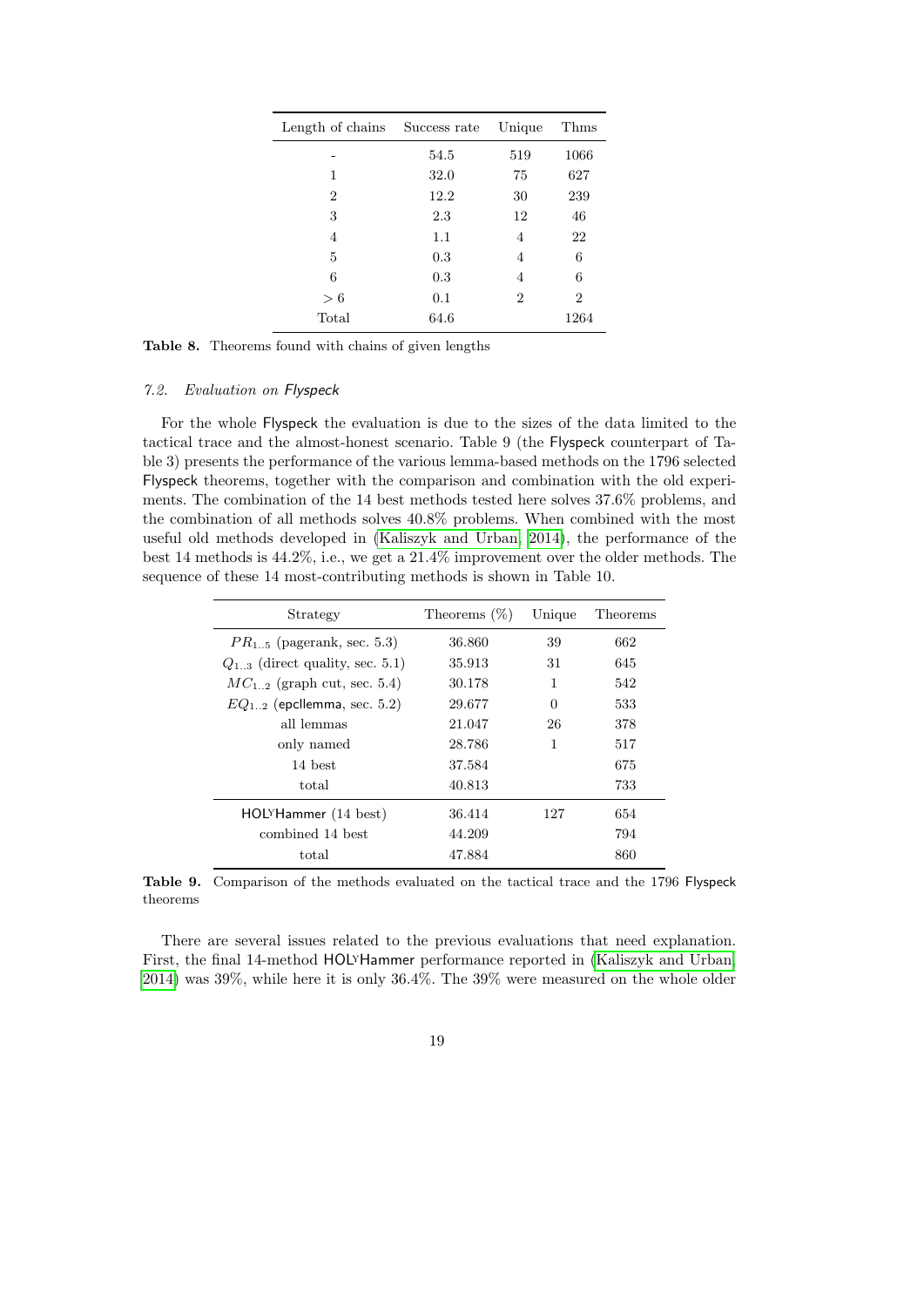version of Flyspeck, while the 36.4% here is the performance of the old methods limited to the 1796 problems selected from the set of 10,779 theorems that are preserved between the old and the new version of Flyspeck. Additionally, we have recently reported [\(Kaliszyk and Urban, 2013e\)](#page-22-8) an improvement of the 39% performance to 47% by using better learning methods and better E strategies. However, that preliminary evaluation has been so far done only on a smaller random subset of the old Flyspeck, so we do not yet have the corresponding data for all the 10,779 preserved theorems and their 1796-big subselection used here for the comparison. A very rough extrapolation is that the 47% performance on the smaller subset will drop to 45% on the whole old Flyspeck, which when proportionally decreased by the performance decrease of the old methods (39/36.4) yields 42% performance estimate on the new 1796-big set. Third, we should note that the new lemma-based methods are so far based only on learning from the ITP (human-proof) dependencies, which is for Flyspeck quite inferior to learning on the dependencies extracted from minimized ATP proofs of the problems. Fourth, we do use here the (one) best predictor and the ATP strategies developed in [\(Kaliszyk and Urban,](#page-22-8) [2013e\)](#page-22-8), however, we have not so far explored and globally optimized as many parameters (learners, features and their weightings, premise slices, and ATP strategies) as we have done for the older non-lemma methods; such global optimization is future work.

| Strategy          | Pred.          | Feat.         | Lemmas          | Prem. | <b>ATP</b> | <b>Success</b> | Thms |
|-------------------|----------------|---------------|-----------------|-------|------------|----------------|------|
| <b>HOLYHammer</b> | <b>NB</b> ayes | typed, notriv | $ATP$ -deps     | 154   | epar       | 24.666         | 443  |
| MC <sub>2</sub>   | k-NN           | typed         | $1,000$ lemmas  | 128   | epar       | 31.180         | 560  |
| All lemmas        | k-NN           | types         | all lemmas      | 32    | z3         | 34.855         | 626  |
| <b>HOLYHammer</b> | <b>NBayes</b>  | types, notriv | $ATP$ -deps     | 1024  | epar       | 36.693         | 659  |
| $Q_1$             | k-NN           | types         | $60,000$ lemmas | 32    | z3         | 38.474         | 691  |
| <b>HOLYHammer</b> | <b>N</b> Bayes | typed, notriv | $ATP$ -deps     | 92    | vam        | 40.033         | 719  |
| Only Named        | k-NN           | types         |                 | 512   | epar       | 40.980         | 736  |
| $Q_1^2$           | k-NN           | types         | $60,000$ lemmas | 32    | z3         | 41.759         | 750  |
| <b>HOLYHammer</b> | $k-NN160$      | types, notriv | ATP deps        | 512   | z3         | 42.316         | 760  |
| $Q_1^0$           | k-NN           | types         | $60,000$ lemmas | 32    | z3         | 42.762         | 768  |
| PR <sub>6</sub>   | k-NN           | types         | $20,000$ lemmas | 512   | epar       | 43.207         | 776  |
| <b>HOLYHammer</b> | <b>N</b> Bayes | fixed         | Human deps      | 512   | epar       | 43.541         | 782  |
| PR <sub>1</sub>   | k-NN           | types         | $20,000$ lemmas | 32    | z3         | 43.875         | 788  |
| PR <sub>4</sub>   | k-NN           | types         | $20,000$ lemmas | 128   | epar       | 44.209         | 794  |

Table 10. Combined 14 best covering sequence

So while the 21.4% improvement over [\(Kaliszyk and Urban, 2014\)](#page-22-3) is valid, a full-scale evaluation of all the methods on the whole new Flyspeck<sup>[9](#page-19-0)</sup> will likely show a smaller improvement due to the lemma-mining methods. A very conservative estimate is again  $5\%$   $(44.2\%/42\%)$ , however a much more realistic is probably 10%, because the effect of learning from ATP proofs is quite significant. Higher lemma-based performance on Flyspeck than on the core HOL Light is quite plausible: the core HOL Light library is

<span id="page-19-0"></span> $^9\,$  Such evaluation could take another month with our current resources.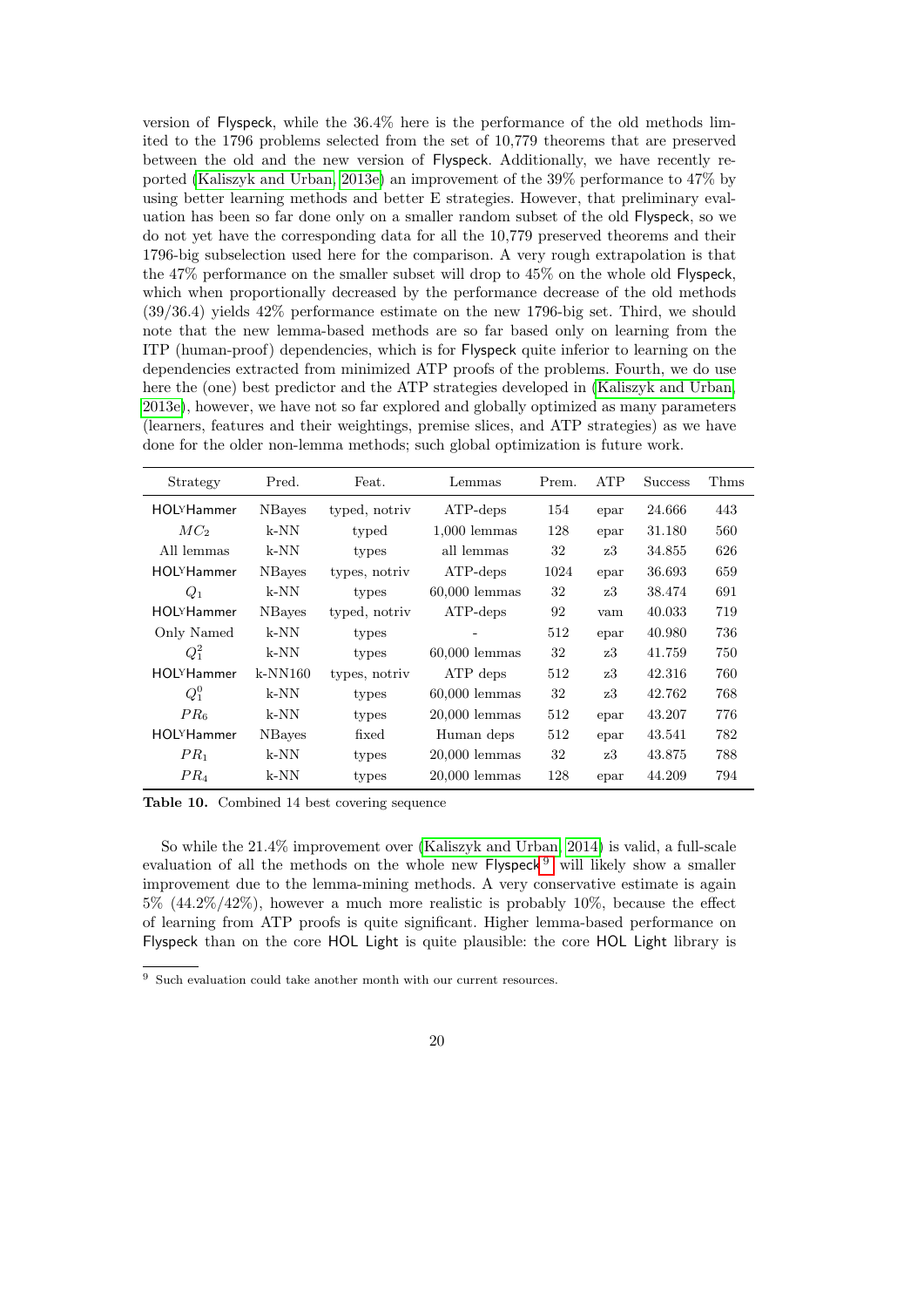much smaller, more stable and optimized, while Flyspeck is a fast-moving project written by several authors, and the library structuring there is more challenging.

As expected the graph cutting method  $(MC)$  does indeed produce the smallest dependency graph passed to the predictors. For 10,000 added lemmas the average number of edges in the MC-produced dependency graph is 37.0, compared with the average over all strategies being 42.9 dependencies per theorem and epcllemma producing graphs with the biggest number: 63.1 dependencies. This however does not yet correspond to high success rates in the evaluation, possibly due to the fact that graph cutting does not so far take into account the number of small steps needed to prove the added lemma. On the other hand, Table 10 shows that graph cutting provides the most complementary method, adding about 25% more new solutions to the best method available.

| Added lemmas | Theorems $(\%)$ | Unique | Theorems |
|--------------|-----------------|--------|----------|
| 60,000       | 36.804          | 37     | 661      |
| 20,000       | 35.523          | 18     | 638      |
| 10,000       | 33.463          | 3      | 601      |
| 0            | 28.786          | 1      | 517      |
| 5,000        | 27.951          | 0      | 502      |
| 1,000        | 27.895          | 0      | 501      |
| all          | 21.047          | 26     | 378      |

## Table 11.

Finally we analyze the influence of the number of added lemmas on the success rate in Table 11. As expected adding more lemmas does improve the general performance up to a certain point. The experiments performed with all the lemmas added are already the weakest. However, when it comes to the problems solved only with a certain number of lemmas added, using all the lemmas comes out complementary to the other numbers.

## 7.3. Examples

We have briefly looked at some first examples of the problems that can be solved only with the lemma-based methods. So far we have detected two main effects how such new proofs are achieved: (i) the new lemma (or lemmas) is an easy-but-important specialization of a general theorem or theory, either directing the proof search better than its parents or just working better with the other premises, and (ii) no new lemma is needed, but learning on the newly added lemmas improves the predicting systems, which then produce better advice for a previously unsolvable problem. The second effect is however hard to exemplify, since the number of alternative predictions we tried is high, and it usually is not clear why a particular prediction did not succeed. An example in the first category is the theorem

AFFINE\_ALT:  $\vdash$  affine s  $\Longleftrightarrow$   $(\forall x \ y \ u. \ x \ IN \ s \ \wedge \ y \ IN \ s \implies (k1 - u) \ \text{% } x + u \text{% } y \ IN \ s)$ 

which E can prove using 15 premises, three of them being new lemmas that are quite "trivial" consequences of more general theorems: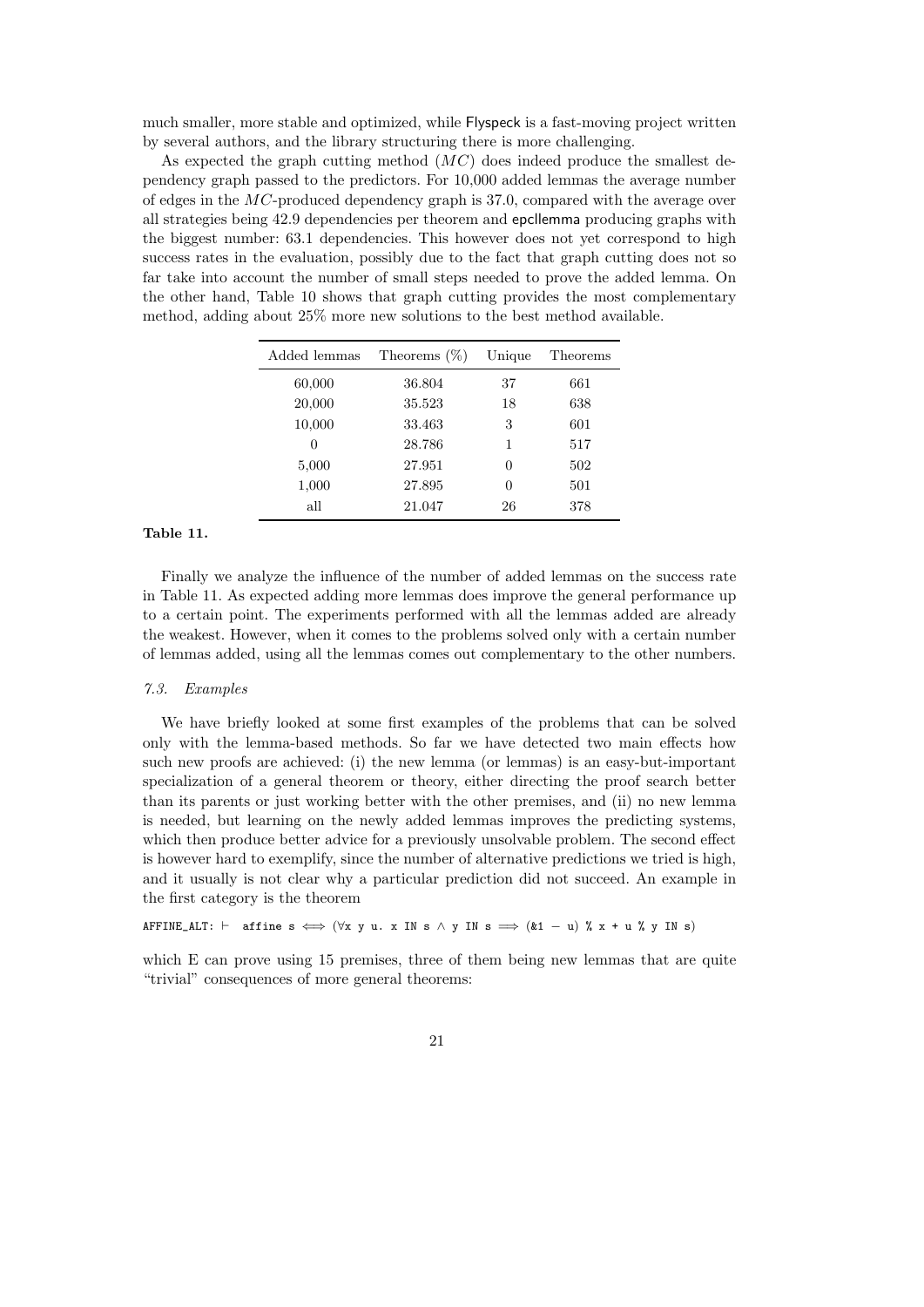$NEWDEP309638: \ \vdash \ \&1 - a + a = \&1$  $NEWDEP310357: \ \vdash -\&1 \ * -\&1 = \&1$  $NEWDEP272099\_conjunct1: \ \vdash \ \forall m. \ \& m + - \ \& m = \& 0$ 

Another example in the first category is theorem

MEASURABLE\_ON\_NEG:  $\vdash \forall f$  s. measurable\_on f s  $\implies$  measurable\_on  $(\x, -f \x)$  s

whose proof uses a few basic vector facts plus one added lemma:

NEWDEP1643063: measurable\_on f s  $\vdash$  measurable\_on  $((\%)$  c o f) s

This lemma appeared in the proof of the close theorem

MEASURABLE\_ON\_CMUL:  $\vdash$   $\forall$ c f s. measurable\_on f s  $\implies$  measurable\_on ( $\setminus x$ . c % f x) s

The lemma here is almost the same as the theorem where it was first used, but it likely works better in the FOF encoding because the lambda function is eliminated.

## 8. Future Work and Conclusion

We have proposed, implemented and evaluated several approaches that try to efficiently find the best lemmas and re-organize a large corpus of computer-understandable human mathematical ideas, using the millions of logical dependencies between the corpus' atomic elements. We believe that such conceptual re-organization is a very interesting AI topic that is best studied in the context of large, fully semantic corpora such as HOL Light and Flyspeck. The byproduct of this work are the exporting and post-processing techniques resulting in the publicly available proof graphs that can serve as a basis for further research.

The most conservative improvement in the strength of automated reasoning obtained so far over the core HOL Light thanks to lemma mining is about 5%. The improvement in the strength of automated reasoning obtained over Flyspeck problems is 21.4% in comparison to the methods developed in [\(Kaliszyk and Urban, 2014\)](#page-22-3), however this improvement is not only due to the lemma-mining methods, but also due to some of the learning and strategy improvements introduced in [\(Kaliszyk and Urban, 2013e\)](#page-22-8). A further large-scale evaluation using learning from ATP proofs and global parameter optimization is needed to exactly measure the contribution and overall strength of the various AI/ATP methods over the whole Flyspeck corpus.

There are many further directions for this work. The lemma-mining methods can be made faster and more incremental, so that the lemma quality is not completely recomputed after a lemma is named. Fast PageRank-based clustering should be efficiently implemented and possibly combined with the other methods used. ATP-style normalizations such as subsumption need to be correctly merged with the detailed level of inferences used by the HOL Light proof graph. Guessing of good intermediate lemmas for proving harder theorems is an obvious next step, the value of which has already been established to a certain extent in this work.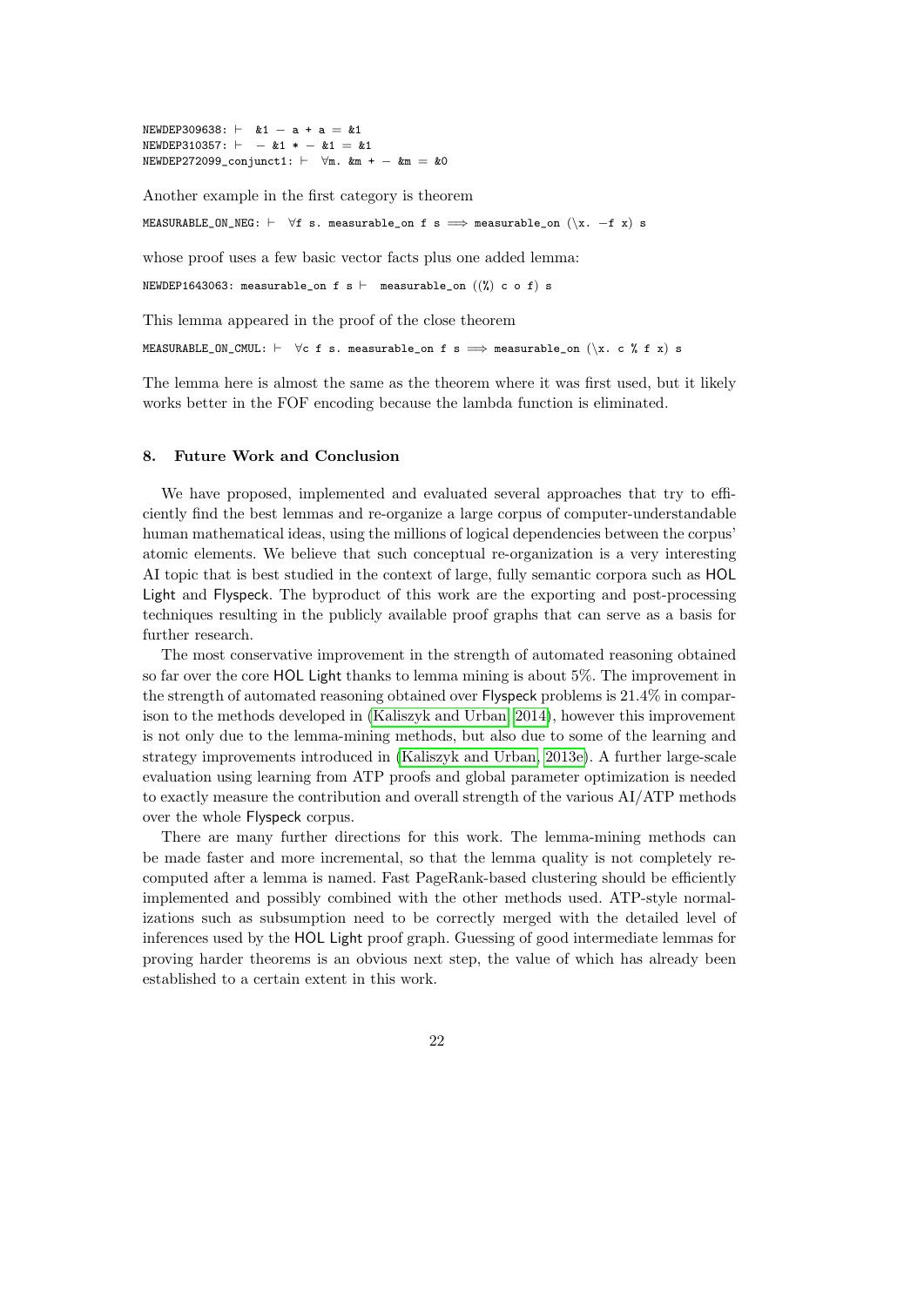#### 9. Acknowledgments

We would like to thank Stephan Schulz for help with running epcllemma, Yury Puzis and Geoff Sutcliffe for their help with the AGInt tool and Jiří Vyskočil and Petr Pudlák for many discussions about extracting interesting lemmas from proofs.

## References

- <span id="page-22-6"></span>Alama, J., Heskes, T., K¨uhlwein, D., Tsivtsivadze, E., Urban, J., 2014. Premise selection for mathematics by corpus analysis and kernel methods. J. Autom. Reasoning 52 (2), 191–213.
- <span id="page-22-11"></span>Alama, J., Kühlwein, D., Urban, J., 2012. Automated and Human Proofs in General Mathematics: An Initial Comparison. In: Bjørner, N., Voronkov, A. (Eds.), LPAR. Vol. 7180 of LNCS. Springer, pp. 37–45.
- <span id="page-22-14"></span>Armando, A., Baumgartner, P., Dowek, G. (Eds.), 2008. Automated Reasoning, 4th International Joint Conference, IJCAR 2008, Sydney, Australia, August 12-15, 2008, Proceedings. Vol. 5195 of LNCS. Springer.
- <span id="page-22-12"></span>Avrachenkov, K., Dobrynin, V., Nemirovsky, D., Pham, S. K., Smirnova, E., 2008. Pagerank based clustering of hypertext document collections. In: Myaeng, S.-H., Oard, D. W., Sebastiani, F., Chua, T.-S., Leong, M.-K. (Eds.), SIGIR. ACM, pp. 873–874.
- <span id="page-22-0"></span>Grabowski, A., Korniłowicz, A., Naumowicz, A., 2010. Mizar in a nutshell. Journal of Formalized Reasoning 3 (2), 153–245.
- <span id="page-22-2"></span>Hales, T. C., 2006. Introduction to the Flyspeck project. In: Coquand, T., Lombardi, H., Roy, M.-F. (Eds.), Mathematics, Algorithms, Proofs. No. 05021 in Dagstuhl Seminar Proceedings. Internationales Begegnungs- und Forschungszentrum für Informatik (IBFI), Schloss Dagstuhl, Germany, Dagstuhl, Germany, pp. 1–11.
- <span id="page-22-1"></span>Harrison, J., 1996. HOL Light: A tutorial introduction. In: Srivas, M. K., Camilleri, A. J. (Eds.), FMCAD. Vol. 1166 of LNCS. Springer, pp. 265–269.
- <span id="page-22-4"></span>Hoder, K., Voronkov, A., 2011. Sine qua non for large theory reasoning. In: Bjørner, N., Sofronie-Stokkermans, V. (Eds.), CADE. Vol. 6803 of LNCS. Springer, pp. 299–314.
- <span id="page-22-10"></span>Kaliszyk, C., Krauss, A., 2013. Scalable LCF-style proof translation. In: Blazy, S., Paulin-Mohring, C., Pichardie, D. (Eds.), Proc. of the 4th International Conference on Interactive Theorem Proving (ITP'13). Vol. 7998 of LNCS. Springer Verlag, pp. 51–66.
- <span id="page-22-7"></span>Kaliszyk, C., Urban, J., 2013a. Automated reasoning service for HOL Light. In: Carette, J., Aspinall, D., Lange, C., Sojka, P., Windsteiger, W. (Eds.), MKM/Calculemus/DML. Vol. 7961 of Lecture Notes in Computer Science. Springer, pp. 120–135.
- <span id="page-22-13"></span>Kaliszyk, C., Urban, J., 2013b. HOL(y)Hammer: Online ATP service for HOL Light. CoRR abs/1309.4962, accepted for publication in Mathematics in Computer Science.
- <span id="page-22-5"></span>Kaliszyk, C., Urban, J., 2013c. Lemma mining over HOL Light. In: McMillan, K. L., Middeldorp, A., Voronkov, A. (Eds.), LPAR. Vol. 8312 of Lecture Notes in Computer Science. Springer, pp. 503–517.
- <span id="page-22-9"></span>Kaliszyk, C., Urban, J., 2013d. MizAR 40 for Mizar 40. CoRR abs/1310.2805.
- <span id="page-22-8"></span>Kaliszyk, C., Urban, J., 2013e. Stronger automation for Flyspeck by feature weighting and strategy evolution. In: Blanchette, J. C., Urban, J. (Eds.), PxTP 2013. Vol. 14 of EPiC Series. EasyChair, pp. 87–95.
- <span id="page-22-3"></span>Kaliszyk, C., Urban, J., 2014. Learning-assisted automated reasoning with Flyspeck. Journal of Automated Reasoning<http://dx.doi.org/10.1007/s10817-014-9303-3>.
	- 23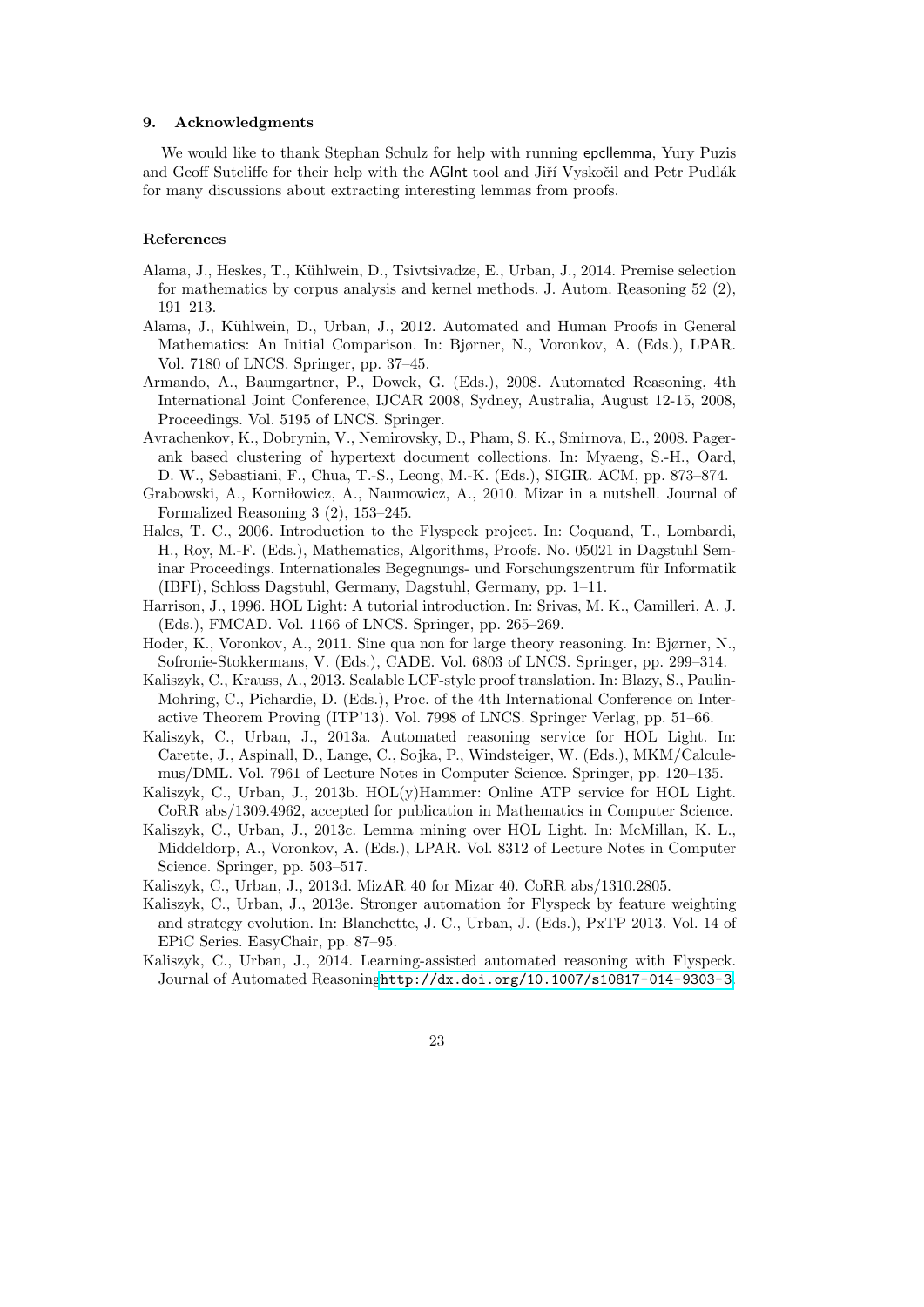- <span id="page-23-10"></span>Kovács, L., Voronkov, A., 2013. First-order theorem proving and Vampire. In: Sharygina, N., Veith, H. (Eds.), CAV. Vol. 8044 of Lecture Notes in Computer Science. Springer, pp. 1–35.
- <span id="page-23-6"></span>Kühlwein, D., Blanchette, J. C., Kaliszyk, C., Urban, J., 2013. MaSh: Machine learning for Sledgehammer. In: Blazy, S., Paulin-Mohring, C., Pichardie, D. (Eds.), Proc. of the 4th International Conference on Interactive Theorem Proving (ITP'13). Vol. 7998 of LNCS. Springer, pp. 35–50.
- <span id="page-23-4"></span>Kühlwein, D., Schulz, S., Urban, J., 2013. E-MaLeS 1.1. In: Bonacina, M. P. (Ed.), CADE. Vol. 7898 of Lecture Notes in Computer Science. Springer, pp. 407–413.
- <span id="page-23-2"></span>Kühlwein, D., van Laarhoven, T., Tsivtsivadze, E., Urban, J., Heskes, T., 2012. Overview and evaluation of premise selection techniques for large theory mathematics. In: Gramlich, B., Miller, D., Sattler, U. (Eds.), IJCAR. Vol. 7364 of LNCS. Springer, pp. 378– 392.
- <span id="page-23-12"></span>McCune, W., 2005–2010. Prover9 and Mace4, [http://www.cs.unm.edu/~mccune/](http://www.cs.unm.edu/~mccune/prover9/) [prover9/](http://www.cs.unm.edu/~mccune/prover9/).
- <span id="page-23-1"></span>Meng, J., Paulson, L. C., 2008. Translating higher-order clauses to first-order clauses. J. Autom. Reasoning 40 (1), 35–60.
- <span id="page-23-18"></span>Page, L., Brin, S., Motwani, R., Winograd, T., 1998. The PageRank citation ranking: Bringing order to the Web. Tech. rep., Stanford Digital Library Technologies Project.
- <span id="page-23-16"></span>Pudlák, P., 2006. Search for faster and shorter proofs using machine generated lemmas. In: Sutcliffe, G., Schmidt, R., Schulz, S. (Eds.), Proceedings of the FLoC'06 Workshop on Empirically Successful Computerized Reasoning, 3rd International Joint Conference on Automated Reasoning. Vol. 192 of CEUR Workshop Proceedings. pp. 34–52.
- <span id="page-23-15"></span>Puzis, Y., Gao, Y., Sutcliffe, G., 2006. Automated generation of interesting theorems. In: Sutcliffe, G., Goebel, R. (Eds.), FLAIRS Conference. AAAI Press, pp. 49–54.
- <span id="page-23-14"></span>Schulz, S., 2000. Learning search control knowledge for equational deduction. Vol. 230 of DISKI. Infix Akademische Verlagsgesellschaft.
- <span id="page-23-11"></span>Schulz, S., 2002. E - A Brainiac Theorem Prover. AI Commun. 15 (2-3), 111–126.
- <span id="page-23-17"></span>Sutcliffe, G., 2001. The Design and Implementation of a Compositional Competition-Cooperation Parallel ATP System. In: de Nivelle, H., Schulz, S. (Eds.), Proceedings of the 2nd International Workshop on the Implementation of Logics. No. MPI-I-2001-2- 006 in Max-Planck-Institut für Informatik, Research Report. pp. 92-102.
- <span id="page-23-13"></span>Sutcliffe, G., Puzis, Y., 2007. SRASS - a semantic relevance axiom selection system. In: Pfenning, F. (Ed.), CADE. Vol. 4603 of LNCS. Springer, pp. 295–310.
- <span id="page-23-0"></span>Urban, J., 2004. MPTP - Motivation, Implementation, First Experiments. Journal of Automated Reasoning 33 (3-4), 319–339.
- <span id="page-23-9"></span>Urban, J., 2006. MoMM - fast interreduction and retrieval in large libraries of formalized mathematics. Int. J. on Artificial Intelligence Tools 15 (1), 109–130.
- <span id="page-23-3"></span>Urban, J., 2013. BliStr: The Blind Strategymaker. CoRR abs/1301.2683.
- <span id="page-23-7"></span>Urban, J., Rudnicki, P., Sutcliffe, G., 2013. ATP and presentation service for Mizar formalizations. J. Autom. Reasoning 50, 229–241.
- <span id="page-23-8"></span>Urban, J., Sutcliffe, G., Pudlák, P., Vyskočil, J., 2008. MaLARea SG1 - Machine Learner for Automated Reasoning with Semantic Guidance. In: [\(Armando et al., 2008\)](#page-22-14), pp. 441–456.
- <span id="page-23-5"></span>Urban, J., Vyskočil, J., 2013. Theorem proving in large formal mathematics as an emerging AI field. In: Bonacina, M. P., Stickel, M. E. (Eds.), Automated Reasoning and Mathematics: Essays in Memory of William McCune. Vol. 7788 of LNAI. Springer, pp. 240–257.